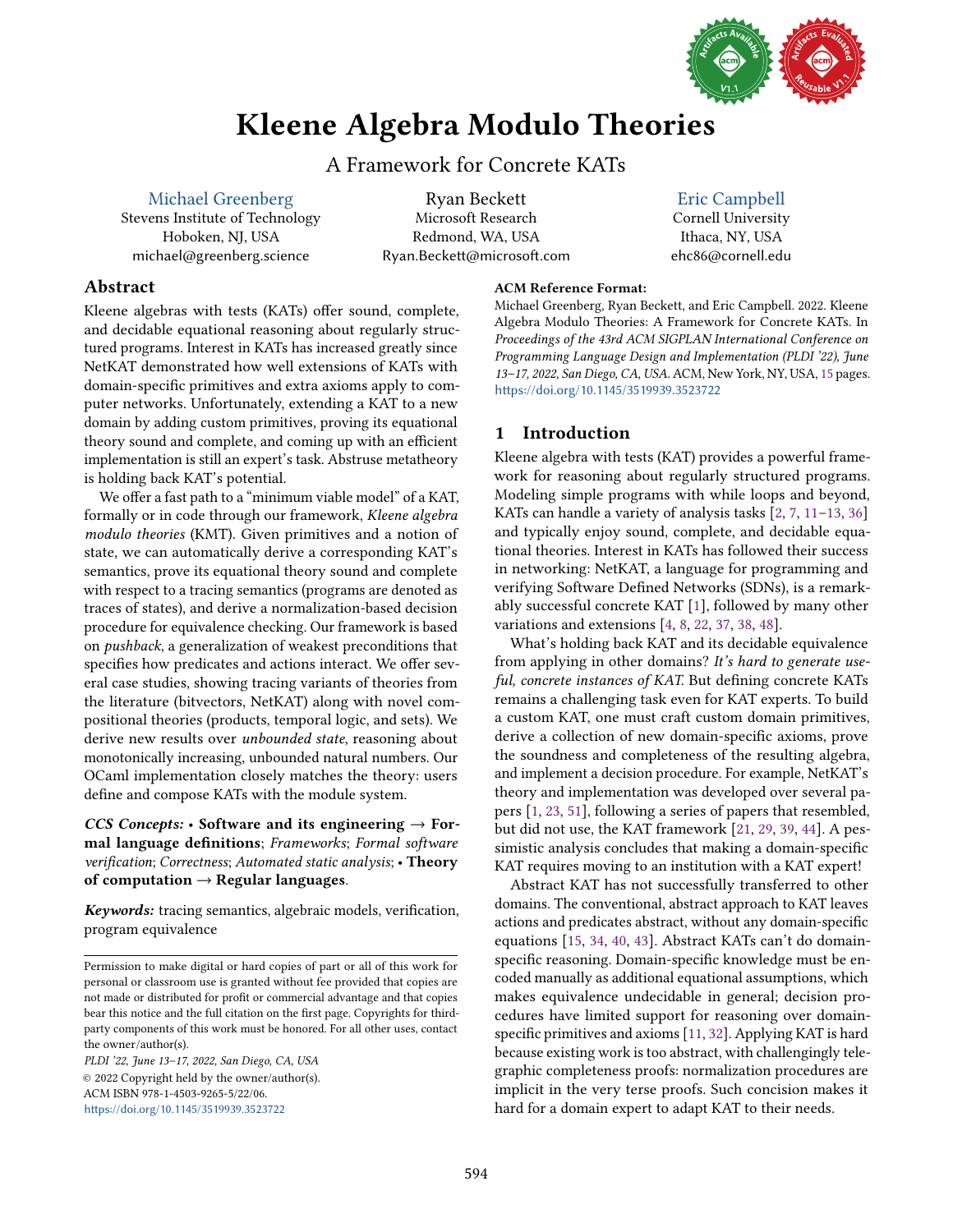Domain-specific KATs will find more general application when it is possible to cheaply build and experiment with them. Our goal is to democratize KATs, offering a general framework for automatically deriving sound, complete, and decidable KATs with tracing semantics for client theories.

By tracing semantics, we mean that programs are denoted as traces of actions and states. Such a semantics is useful for proving not just end-to-end properties (e.g., does the packet arrive at the correct host?) but also more fine-grained ones (e.g., does the packet traverse the firewall on the way?).

To demonstrate the effectiveness of our approach, we not only reproduce results from the literature (e.g., tracing variants of finite-state KATs, like bit vectors and NetKAT), but we also derive new KATs that have monotonically increasing, unbounded state (e.g., naturals). The proof obligations of our approach are relatively mild and our approach is compositional: a client can compose smaller theories to form larger, more interesting KATs than might be tractable by hand. Our completeness proof corresponds directly to a modular equivalence decision procedure; users compose KATs and their decision procedures from theories specified as OCaml modules. We offer a fast path to a "minimum viable model" for those wishing to experiment with KATs.

#### 1.1 What Is a KAT?

From a bird's-eye view, a Kleene algebra with tests is a firstorder language with loops (the Kleene algebra) and interesting decision making (the tests). Formally, a KAT consists of two parts: a Kleene algebra  $\langle 0, 1, +, \cdot, ^* \rangle$  of "actions" with an embedded Boolean algebra  $\langle 0, 1, +, \cdot, \neg \rangle$  of "predicates". KATs subsume While programs: the 1 is interpreted as skip,  $\cdot$  as sequence, + as branching, and  $*$  for iteration.<sup>[1](#page-1-0)</sup> Simply adding opaque actions and predicates gives us a While-like language, where our domain is simply traces of the actions taken. For example, if  $\alpha$  and  $\beta$  are predicates and  $\pi$  and  $\rho$  are actions, then the KAT term  $\alpha \cdot \pi + \neg \alpha \cdot (\beta \cdot \rho)^* \cdot \neg \beta \cdot \pi$  defines a program denoting two kinds of traces: either  $\alpha$  holds and we simply run  $\pi$ , or  $\alpha$  doesn't hold, and we run  $\rho$  until  $\beta$  no longer holds and then run  $\pi$ . i.e., the set of traces of the form  $\{\pi, \rho^*\pi\}$ . Translating the KAT term into a While program, we write: if *α* then  $\pi$  else { while  $\beta$  do {  $\rho$  };  $\pi$  }. Moving from While to KAT, consider the following program—a simple loop over two natural-valued variables i and j:

**assume** i<50; **while**  $(i < 100)$  {i += 1;j += 2}; **assert** j>100

To model such a program in KAT, one replaces each concrete test or action with an abstract representation. Let the atomic test  $\alpha$  represent the test i < 50,  $\beta$  represent i < 100, and *γ* represent j > 100; the atomic actions *p* and *q* represent the assignments  $i := i + 1$  and  $j := j + 2$ , respectively. We can now write the program as the KAT expression  $\alpha \cdot (\beta \cdot p \cdot \beta)$  $q$ <sup>\*</sup> · ¬ $\beta$  ·  $\gamma$ . The complete equational theory of KAT makes it possible to reason about program transformations and decide equivalence between KAT terms. For example, KAT's theory that the original loop is equivalent to its unfolding:

$$
\alpha \cdot (\beta \cdot p \cdot q)^* \cdot \neg \beta \cdot \gamma = \alpha \cdot (1 + \beta \cdot p \cdot q \cdot (\beta \cdot p \cdot q)^*) \cdot \neg \beta \cdot \gamma
$$

But there's a catch:  $\alpha$  and  $\beta$  and  $\beta$  and  $q$  are abstract. KATs are naïvely propositional, with no model of the underlying domain or the semantics of the abstract predicates and actions. For example, the fact that  $(j := j + 2 \cdot j > 200) \equiv$  $(j > 198 \cdot j := j + 2)$  does not follow from the KAT axioms and must be added manually to any proof as an equational assumption. Yet the ability to reason about the equivalence of programs in the presence of particular domains is critical for reasoning about real programs and domain-specific languages. Unfortunately, it remains an expert's task to extend the KAT with new domain-specific axioms, provide new proofs of soundness and completeness, and develop the corresponding implementation [\[1,](#page-13-4) [4,](#page-13-5) [8,](#page-13-6) [28,](#page-13-12) [35\]](#page-14-12).

As an example of such a domain-specific KAT, NetKAT models packet forwarding in computer networks as KAT terms. Devices in a network must drop or permit packets (tests), update packets by modifying their fields (actions), and iteratively pass packets to and from other devices (loops): a network is the logical crossbar in;  $(p; t)^*$ ;  $p$ ; out, where  $p$  is a policy, t models the network topology and in and out are edge predicates. NetKAT extends KAT with two actions and one predicate: an action to write to packet fields,  $f \leftarrow v$ , where we write value  $v$  to field  $f$  of the current packet; an action dup, which records a packet in a history log; and a field matching predicate,  $f = v$ , which determines whether the field  $f$  of the current packet is set to the value  $v$ . Each NetKAT program is denoted as a function from a packet history to a set of packet histories. For example, the program:

$$
dstIP \leftarrow 192.168.0.1 \cdot dstPort \leftarrow 4747 \cdot dup
$$

takes a packet history as input, updates the current packet to have a new destination IP address and port, and then records the current packet state. The original NetKAT paper defines a denotational semantics not just for its primitive parts, but for the various KAT operators; they explicitly restate the KAT equational theory along with custom axioms for the new primitive forms, prove the theory's soundness, and then devise a novel normalization routine to reduce NetKAT to an existing KAT with a known completeness result. Later papers [\[23,](#page-13-8) [51\]](#page-14-4) then developed the NetKAT automata theory used to compile NetKAT programs into forwarding tables and to verify networks. NetKAT's power is costly: one must prove metatheorems and develop an implementation-a high bar to meet for those hoping to apply KAT in their domain.

We aim to make it easier to define new KATs. Our theoretical framework and its corresponding implementation allow for quick and easy composition of sound and complete

<span id="page-1-0"></span> $^{1}\mathrm{KATs}$  are more general, though–guarded KAT [\[52\]](#page-14-11) corresponds directly to While programs, while KAT admits general parallel composition and iteration.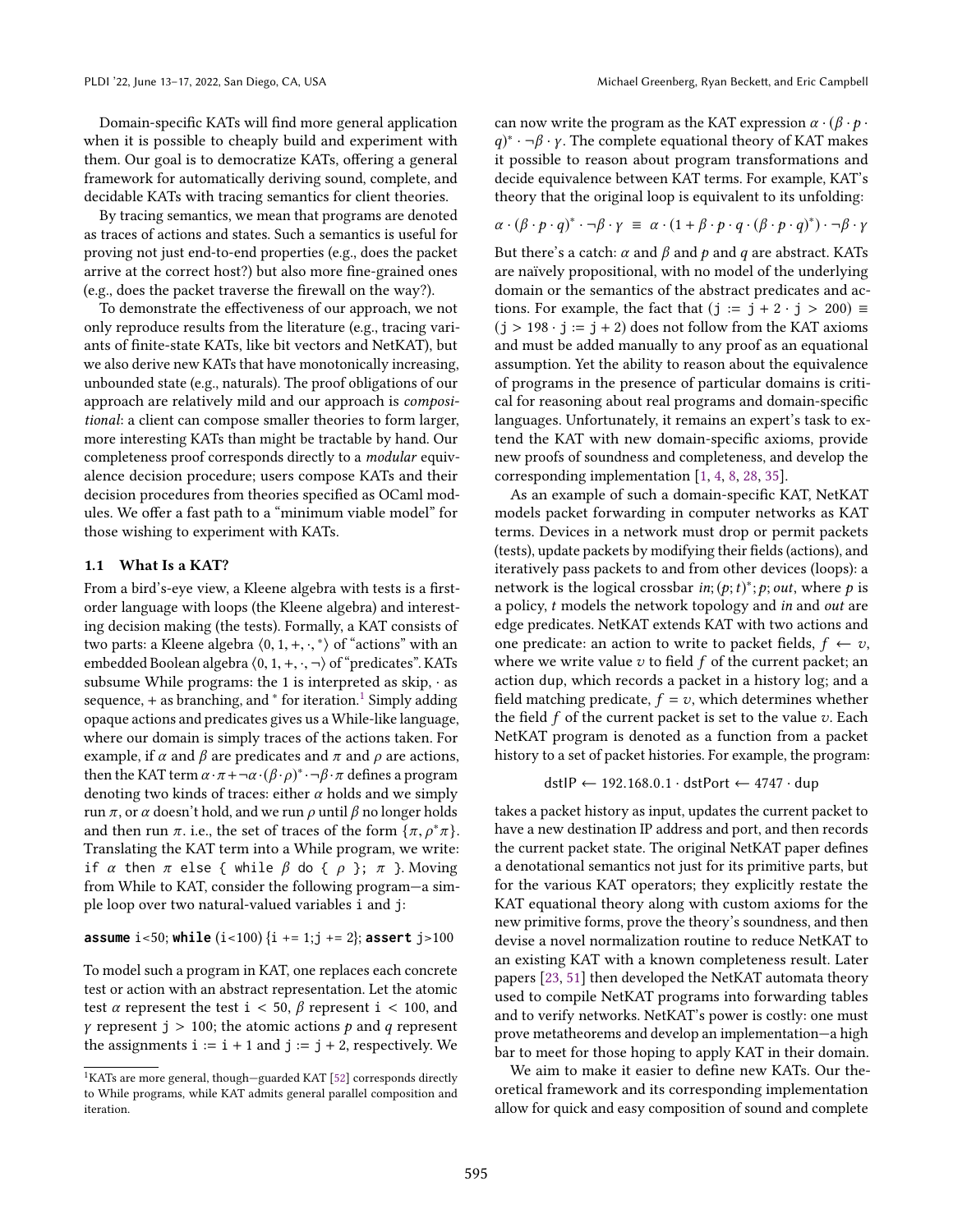#### <span id="page-2-0"></span>Syntax

 $\alpha ::= x > n$   $\pi ::= \text{inc}_x | x := n$   $\text{sub}(x > n) = \{x > m | m \le n\}$ 

Semantics

 $n \in \mathbb{N}$   $x \in \mathcal{V}$  State =  $\mathcal{V} \rightarrow \mathbb{N}$  $pred(x > n, t) = last(t)(x) > n$  $\text{act}(\text{inc}_x, \sigma) = \sigma[x \mapsto \sigma(x) + 1]$   $\text{act}(x := n, \sigma) = \sigma[x \mapsto n]$ 

#### Weakest precondition

 $x := n \cdot (x > m) \text{ WP}(n > m)$  $inc<sub>y</sub> \cdot (x > n) \text{ WP}(x > n)$   $inc<sub>x</sub> \cdot (x > 0) \text{ WP}(1)$  $inc_x \cdot (x > n)$  WP  $(x > n - 1)$  when  $n \neq 0$ 

#### Axioms

| $\neg(x > n) \cdot (x > m) \equiv 0$ when $n \leq m$              | <b>GT-CONTRA</b> |
|-------------------------------------------------------------------|------------------|
| $x := n \cdot (x > m) \equiv (n > m) \cdot x := n$                | Asgn-GT          |
| $(x > m) \cdot (x > n) \equiv (x > \max(m, n))$                   | GT-MIN           |
| $incy (x > n) \equiv (x > n) \cdot incy$                          | GT-COMM          |
| $inc_x \cdot (x > n) \equiv (x > n - 1) \cdot inc_x$ when $n > 0$ | Inc-GT           |
| $inc_x \cdot (x > 0) \equiv inc_x$                                | $Inc-GT-Z$       |

Figure 1. IncNat, increasing naturals

KATs with normalization-based decision procedures when given arbitrary domain-specific theories. Our framework, which we call Kleene algebras modulo theories (KMT) after the objects it produces, allows us to derive metatheory and implementation for KATs based on a given theory. The KMT framework obviates the need to deeply understand KAT metatheory and implementation for a large class of extensions; a variety of higher-order theories allow language designers to compose new KATs from existing ones, allowing them to rapidly prototype their KAT theories.

#### <span id="page-2-1"></span>1.2 An Example Instance: Incrementing Naturals

We can model programs like the While program over i and j from earlier by introducing a new client theory for natural numbers (Fig. [1\)](#page-2-0). First, we extend the KAT syntax with actions  $x := n$  and inc<sub>x</sub> (increment x) and a new test  $x > n$ for variables  $x$  and natural number constants  $n$ . Next, we define the client semantics. We fix a set of variables,  $\mathcal{V}$ , which range over natural numbers, and the program state  $\sigma$  maps from variables to natural numbers. Primitive actions and predicates are interpreted over the state  $\sigma$  by the act and pred functions (where  $t$  is a trace of states).

*Proof obligations.* Our framework takes a client theory and produces a KAT, but what must one provide in order to know that the generated KAT is deductively complete, or to derive an implementation? We require, at a minimum, a description of the theory's primitive predicates and actions along with how these apply to some notion of state. We call these parts the client theory (Fig. [1\)](#page-2-0). The resulting KAT is a Kleene algebra modulo theory (KMT).

Our framework hinges on an operation relating predicates and operations called *pushback*. Pushback is a generalization of weakest preconditions, built out of a notion of weakest preconditions for each pair of primitive test and action. Accordingly, client theories must define a weakest preconditions relation WP along with axioms that are sufficient to justify WP. The WP relation provides a way to compute the weakest precondition for any primitive action and test: we write  $\pi \cdot \alpha$  WP *a* to mean that  $\pi \cdot \alpha \equiv a \cdot \pi$ . For example, the weakest precondition of inc $x \cdot x > n$  is  $x > n-1$  when *n* is not zero; the weakest preconditoin of  $x := n \cdot (x > m)$  is  $n > m$ , which is statically either 1 (when the constant  $n$  is greater than the constant  $m$ ) or 0 (otherwise). The client theory's WP should have two properties: it should be sound, (i.e., the resulting expression is equivalent to the original one); and none of the resulting predicates should be any bigger than the original predicates, by some measure (see [ğ3\)](#page-5-0). For example, the domain axiom:  $inc_x \cdot (x > n) \equiv (x > n - 1) \cdot inc_x$ ensures that weakest preconditions for  $inc<sub>x</sub>$  are modeled by the equational theory. The other axioms are used to justify the remaining weakest preconditions that relate other actions and predicates. Additional axioms that do not involve actions (Gt-Contra, GT-Min), are included to ensure that the predicate fragment of IncNat is complete in isolation.

Formally, the client must provide the following for our normalization routine (part of completeness): primitive tests and actions ( $\alpha$  and  $\pi$ ), semantics for those primitives (states  $\sigma$  and functions pred and act), a function identifying each primitive's subterms (sub), a weakest precondition relation (WP) justified by sound domain axioms (≡), restrictions on WP term size growth. In addition to these definitions, our client theory incurs a few proof obligations: ≡ must be sound with respect to the semantics; the pushback relation should never push back a term that's larger than the input; the pushback relation should be sound with respect to ≡; and we need a satisfiability checking procedure for a Boolean algebra extended with the primitive predicates. Given these things, we can construct a sound and complete KAT with a normalization-based equivalence procedure. For this example, the deductive completeness of the model shown here can be reduced to Presburger arithmetic.

It was relatively easy to define IncNat, and we get real power—we've extended KAT with unbounded state. It is sound to add other operations to IncNat, like scalar multiplication or addition. So long as the operations are monotonically increasing and invertible, we can still define a WP and corresponding axioms. It is not possible, however, to compare two variables directly with tests like  $x = y$ doing so would break the requirement that weakest precondition does not enlarge tests. Put another way, the test  $x = y$  can encode context-free languages! The non-KMT term  $x := 0 \cdot y := 0$ ;  $(\text{inc}_x)^* \cdot (\text{inc}_y)^* \cdot x = y$  does balanced increments of  $x$  and  $y$ . For similar reasons, we cannot add a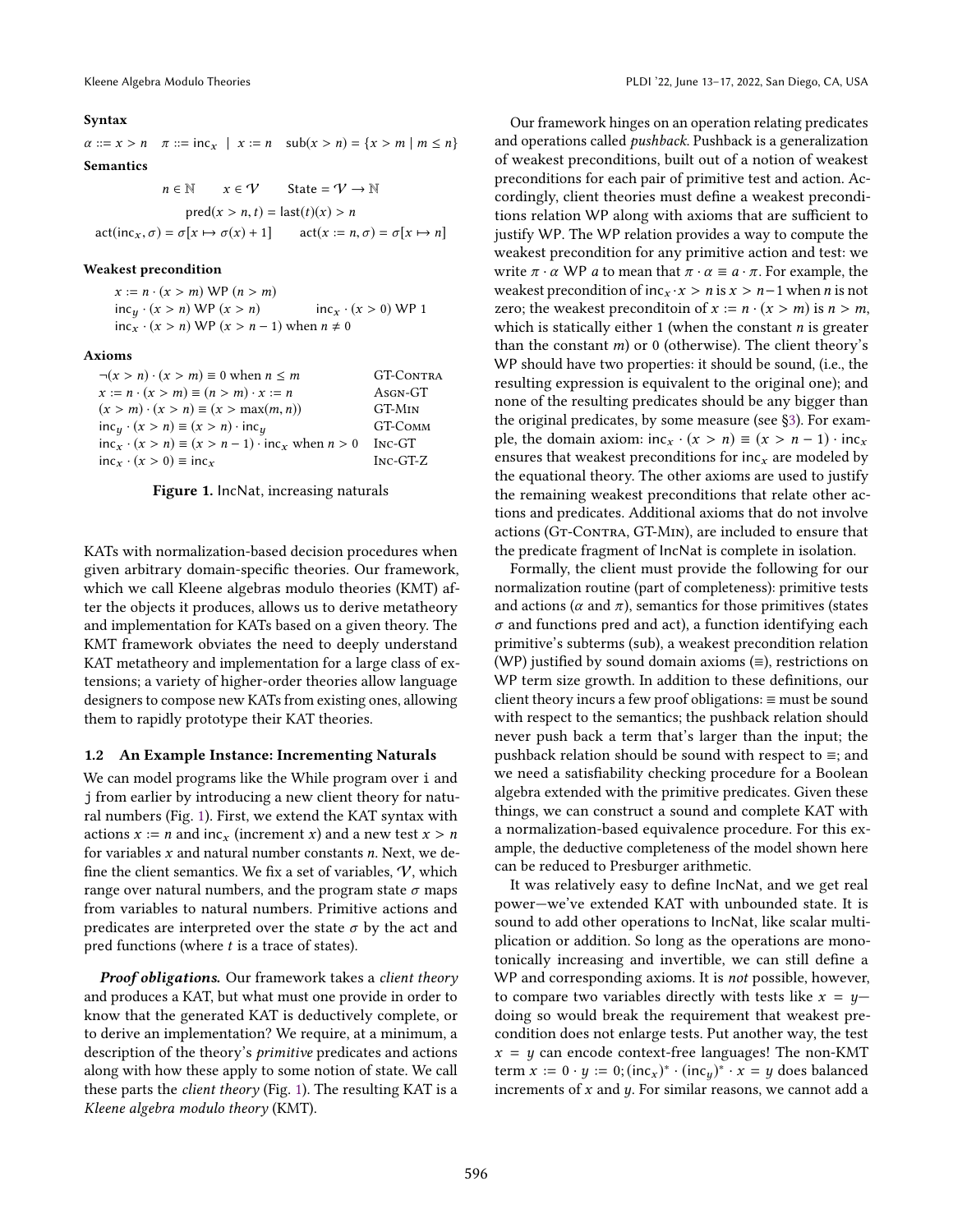decrement operation  $dec_x$ . Either of these would let us define counter machines, leading inevitably to undecidability.

*Implementation.* Users implement KMT's client theories by defining OCaml modules; users give the types of actions and tests along with functions for parsing, computing subterms, calculating weakest preconditions for primitives, mapping predicates to an SMT solver, and deciding predicate satisfiability (see [ğ4](#page-10-0) for more detail).

Our example implementation starts by defining a new, recursive module called IncNat. Recursive modules let the client theory make use of the derived KAT functions and types. For example, the module K on the fifth line gives us a recursive reference to the resulting KMT instantiated with the IncNat theory; such self-reference is key for higher-order theories, which must embed KAT predicates inside of other kinds of predicates ( $\S$ 2). The client defines two types: tests  $a$ and actions  $p$ . Here, tests are just  $x > n$  where variables are strings, and numbers are ints. Actions store the variable being incremented (inc<sub>x</sub>); we omit assignment to save space.

```
type a = Gt of string * int (* alpha ::= x > n *)
type p = Increment of string (* pi : := inc x *)module rec IncNat : THEORY
 (* generated KMT, for recursive use *)
 module K = KAT (IncNat)
 (* extensible parser; pushback; subterms *)
 let parse name es = ...
 let push_back p a = match (p,a) with| (Increment x, Gt (y, j)) when x = y \rightarrowsingleton_set (K.theory (Gt (y, j - 1)))
 | ...
 let rec subterms x = ...(* decision procedure for predicates *)
 let satisfiable (a: K.Test.t) = ...
end
```
The first function, parse, allows the library author to extend the KAT parser (if desired) to include new kinds of tests and actions in terms of infix and named operators. The implementation obligations-syntactic extensions, subterms functions, WP on primitives, a satisfiability checker for the test fragment-mirror our formal development. We offer more client theories in [ğ2](#page-3-0) and more implementation detail in [ğ4.](#page-10-0)

*Contributions.* We claim the following contributions:

- A compositional framework for defining KATs and proving their metatheory, with a novel development of the normalization procedure used in completeness ([ğ3\)](#page-5-0). Completeness yields a decision procedure based on normalization.
- Case studies of this framework ([ğ2\)](#page-3-0), several of which reproduce results from the literature, and several of which are new and cover unbounded state: base theories (e.g., naturals, bitvectors [\[28\]](#page-13-12), networks), and more importantly,

compositional, higher-order theories (e.g., sets and  $LTL_f$ ). We derive Temporal NetKAT compositionally [\[8\]](#page-13-6) by applying the theory of  $LTL_f$  to a theory of NetKAT; doing so strengthens Temporal NetKAT's completeness result.

• An implementation of KMT (§4) mirroring our proofs; deriving an equivalence decision procedure for client theories from just a few definitions. Our implementation is efficient enough to experiment with small programs ([ğ5\)](#page-11-0).

Finally, our framework offers a new way in for those looking to work with KATs. Researchers comfortable with inductive relations from, e.g., type theory and semantics, will find a familiar friend in pushback, our generalization of weakest preconditions-we define it as an inductive relation.

*Notes for KAT experts.* To restate our contributions for readers more deeply familiar with KAT: our work is quite different from conventional work on KAT, which tends to focus on abstract, general theories. KAT's success in NetKAT is portable, but would-be KAT users need help constructing concrete KAT instances. Our framework is similar to Schematic KAT [\[33\]](#page-14-13). But Schematic KAT is incomplete. Our framework identifies a complete subset of Schematic KATs: tracing semantics and monotonic weakest preconditions.

## <span id="page-3-0"></span>2 Case Studies

We define KAT client theories for bitvectors and networks, as well as higher-order theories for products of theories, sets, and temporal logic (Fig. [2\)](#page-4-0). To give a sense of the range and power of our framework, we offer these case studies before the formal details of the framework itself ([ğ3\)](#page-5-0).

#### <span id="page-3-1"></span>2.1 Bit Vectors

The simplest KMT is bit vectors: we extend KAT with some finite number of bits, each of which can be set to true or false and tested for their current value (Fig. [2\(](#page-4-0)a)). The theory adds actions  $b := t$  and  $b := f$  for boolean variables b, and tests of the form  $b = t$ , where b is drawn from some set of names B.

Since our bit vectors are embedded in a KAT, we can use KAT operators to build up encodings on top of bits:  $b = \mathfrak{f}$ desugars to  $\neg(b = t)$ ; flip b desugars to  $(b = t \cdot b := f) + (b =$  $\mathfrak{f} \cdot b := \mathfrak{t}$ ). We could go further and define numeric operators on collections of bits, at the cost of producing larger terms. We are not limited to numbers, of course; once we have bits, we can encode any bounded structure we like. KAT+B! [\[28\]](#page-13-12) develops a similar theory, but our semantics admit different equalities. KMT uses trace semantics, distinguishing  $b := t \cdot b := t$  and  $b := t$ . Even though the final states are equivalent, they produce different traces because they run different actions. KAT+B!, on the other hand, doesn't distinguish based on the trace of actions, so they find that  $(b := t \cdot b := t) \equiv (b := t)$ . KMT can't *exactly* model KAT+B!. (We have a similar relationship to NetKAT ([ğ2.5\)](#page-5-1).) It's difficult to say if one model is 'better'—either could be appropriate,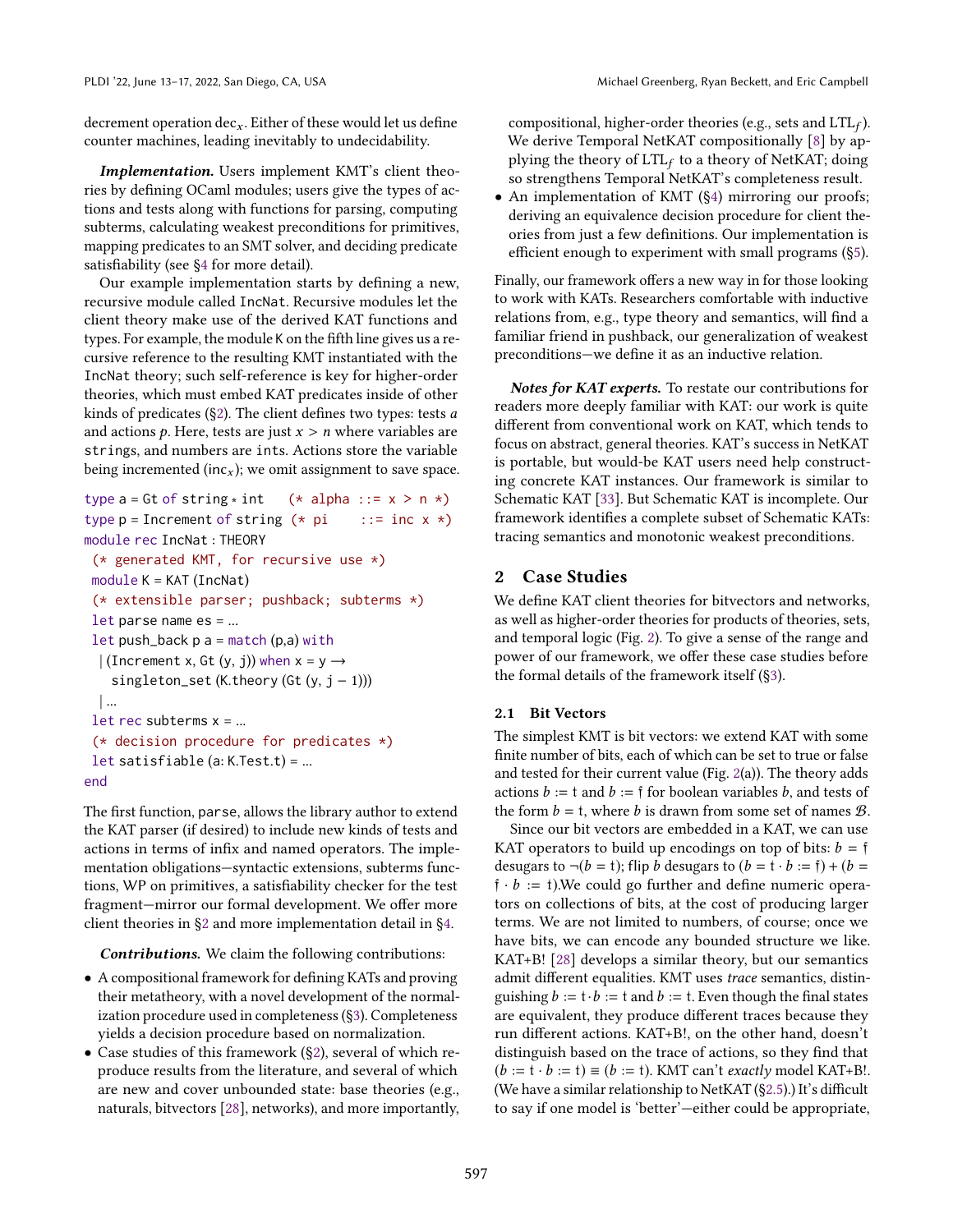<span id="page-4-0"></span>

## Syntax

 $\alpha ::= b = t$   $\pi ::= b := t | b := t$  $sub(\alpha) = {\alpha}$ 

#### Weakest precondition

 $b := t \cdot b = t \text{ W}P$  1  $b := \overline{t} \cdot b = t \text{ W}P$  0

Syntax  $\alpha ::= |\alpha_1| |\alpha_2|$   $\pi ::= |\pi_1| |\pi_2|$  $\text{sub}(\alpha_i) = \text{sub}_i(\alpha_i)$ 

Weakest precondition extending  $\mathcal{T}_1$  and  $\mathcal{T}_2$  $π<sub>1</sub> · α<sub>2</sub> WP α<sub>2</sub>  —  $π<sub>2</sub> · α<sub>1</sub> WP α<sub>1</sub>$$ 

Syntax  $\alpha ::= \text{in}(x, c) \mid e = c \mid \alpha_e \quad \pi ::= \text{add}(x, e) \mid \pi_e$  $\text{sub}(in(x, c)) = \{\text{in}(x, c)\} \cup \text{sub}(\neg(e = c))$ 

Weakest precondition extending  $\mathcal E$ 

 $add(x, e) \cdot in(x, c) \text{ WP}(e = c) + in(x, c)$ 

(a) BitVec, theory of bitvectors

Semantics

State =  $State_1 \times State_2$ 

 $\text{pred}(\alpha_i, t) = \text{pred}_i(\alpha_i)$  $(t_i)$  act $(\pi_i, \sigma) = \sigma[\sigma_i \mapsto \text{act}_i(\pi_i, \sigma_i)]$ 

#### Axioms extending  $\mathcal{T}_1$  and  $\mathcal{T}_2$

 $\pi_1 \cdot \alpha_2 \equiv \alpha_2 \cdot \pi_1 \quad \text{L-R-Comm} \qquad \pi_2 \cdot \alpha_1 \equiv \alpha_1 \cdot \pi_2 \quad \text{R-L-Comm}$ 

(b) Prod $(\mathcal{T}_1, \mathcal{T}_2)$ , products of two disjoint theories

#### Semantics

$$
c \in C \qquad e \in \mathcal{E} \qquad x \in \mathcal{V} \qquad \text{State} = (\mathcal{V} \rightarrow \mathcal{P}(C)) \times (\mathcal{E} \rightarrow C)
$$
\n
$$
\text{pred}(\text{in}(x, c), t) = c \in \text{last}(t)_1(x) \qquad \text{pred}(\alpha_e, t) = \text{pred}(\alpha_e, t_2)
$$
\n
$$
\text{act}(\text{add}(x, e), \sigma) = \sigma[\sigma_1[x \mapsto \sigma_1(x) \cup \{\sigma(e)\}]]
$$
\n
$$
\text{act}(\pi_e, \sigma) \qquad = \sigma[\sigma_2 \mapsto \text{act}(\pi_e, \sigma_2)]
$$

#### Axioms extending  $\mathcal E$

 $add(y, e) \cdot in(x, c) \equiv in(x, c) \cdot add(y, e)$  ADD-COMM  $add(x, e) \cdot in(x, c) \equiv ((e = c) + in(x, c)) \cdot add(x, e)$  App-In  $add(x, e) \cdot \alpha_e \equiv \alpha_e \cdot add(x, e)$  ADD-COMM2

Semantics State =  $State\tau$ pred( $\bigcirc a, \langle \sigma, l \rangle$ ) = f pred( $\bigcirc a, t \langle \sigma, l \rangle$ ) = pred( $a, t$ )

pred(a S b, t $\langle \sigma, l \rangle$ ) = pred(b, t $\langle \sigma, l \rangle$ )  $\vee$  (pred(a, t $\langle \sigma, l \rangle$ )  $\wedge$  pred(a S b, t))  $\text{act}(\pi, \sigma) = \text{act}(\pi, \sigma)$ 

> Axioms (extending those of  $\mathcal T$ )  $\bigcap (a \cdot b) \equiv \bigcap a \cdot \bigcap b$  LTL-Last-Dist-Seq  $\bigcirc$ (a + b)  $\equiv \bigcirc$ a +  $\bigcirc$ b LTL-Last-Dist-Plus

 $a S b \equiv b + a \cdot \bigcirc (a S b)$  LTL-SINCE-UNROLL  $\neg(a \mathcal{S} b) \equiv (\neg b) \mathcal{B} (\neg a \cdot \neg b)$  LTL-Not-Since  $\Box a \leq \Diamond$ (start · a) LTL-FINITE

(c) Set( $\mathcal{E}$ ), unbounded sets over expressions

pred(a S b,  $\langle \sigma, l \rangle$ ) = pred(b,  $\langle \sigma, l \rangle$ )

## Syntax

 $\text{sub}(e = c) = \text{sub}(e = c)$  $\mathsf{sub}(\alpha_e) = \mathsf{sub}(\alpha_e)$ 

#### $\alpha ::= \bigcirc a \mid a \mathcal{S} b \mid a \qquad \pi ::= \pi \tau$

 $add(y, e) \cdot in(x, c) \text{ WP} in(x, c)$ 

 $sub(Qa) = \{\bigcirc a\} \cup sub(a)$  $\text{sub}(a \ S \ b) = \{a \ S \ b\} \cup \text{sub}(a) \cup \text{sub}(b)$ 

 $add(x, e) \cdot \alpha_e$  WP  $\alpha_e$ 

 $\bullet$   $a \triangleq \neg \bigcirc \neg a$   $a \mathcal{B} b \triangleq a \mathcal{S} b + \square a$ <br>  $at \triangleq \neg \bigcirc 1$   $\Diamond a \triangleq 1 \mathcal{S} a$   $\square a \triangleq \neg \Diamond$ start  $\stackrel{\Delta}{=} \neg \bigcirc 1$   $\Diamond a \stackrel{\Delta}{=} 1 \mathcal{S} a$   $\Box a \stackrel{\Delta}{=} \neg \Diamond \neg a$ 

Weakest precondition extending  $\mathcal T$ 

 $\pi \cdot \bigcirc a$  WP a

$$
\frac{\pi \cdot a \text{ PB}^{\bullet} \tau a' \cdot \pi}{\pi \cdot (a \text{ S } b) \text{ WP } b' + a' \cdot (a \text{ S } b)}
$$

 $a \leq \bullet a \cdot b \rightarrow a \leq \neg b$  LTL-Induction

(d)  $\mathrm{LTL}_f(\mathcal{T})$ , linear temporal logic on finite traces over an arbitrary theory

Figure 2. Client theories for KMT; in higher-order theories, we highlight client obligations.

depending on the setting. For example, our tracing semantics is useful for answering model-checking-like questions ([ğ2.4\)](#page-5-2).

#### 2.2 Disjoint Products

Given two client theories, we can combine them into a disjoint product theory, Prod $(\mathcal{T}_1, \mathcal{T}_2)$ , where the states are products of the two sub-theory's states and the predicates and

actions from  $\mathcal{T}_1$  can't affect  $\mathcal{T}_2$  and vice versa (Fig. [2\(](#page-4-0)b)). We explicitly give definitions for pred and act that defer to the corresponding sub-theory, using  $t_i$  to project the trace state to the ith component. It may seem that disjoint products don't give us much, but they in fact allow for us to simulate much more interesting languages in our derived KATs. For

 $\bigcirc$  1 = 1 LTL-WLAST-ONE

## Semantics  $b \in \mathcal{B}$  State =  $\mathcal{B} \rightarrow \{t, \hat{t}\}\$

pred(b = t, t) = last(t)(b)  $\text{act}(b := t, \sigma) = \sigma[b \mapsto t]$   $\text{act}(b := \tilde{t}, \sigma) = \sigma[b \mapsto \tilde{t}]$ 

Axioms

```
(b := t) \cdot (b = t) \equiv (b := t) True-True (b := t) \cdot (b = t) \equiv 0 False-True
```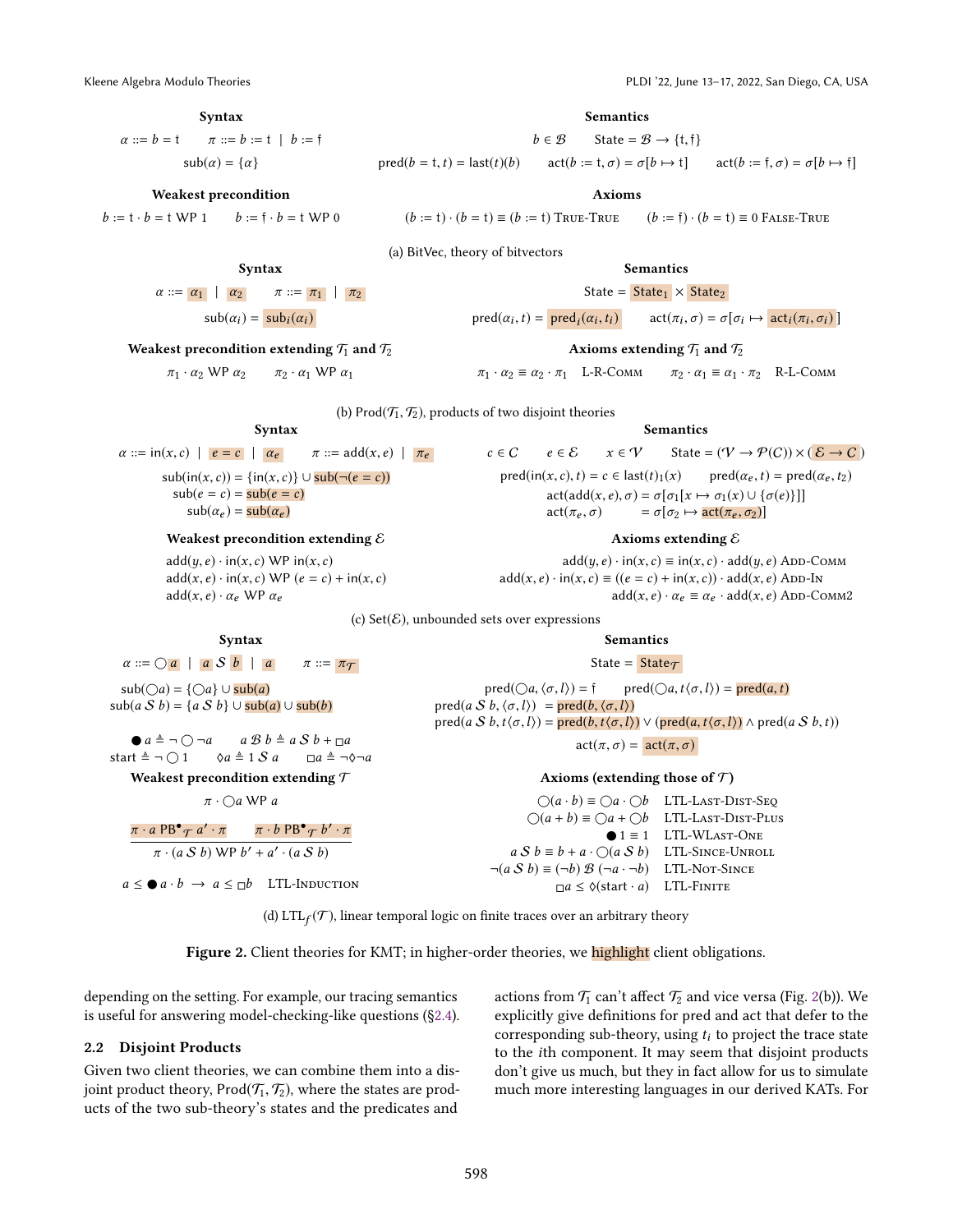example, Prod(BitVec, IncNat) allow boolean- or (increasing) natural-valued variables; the product theory lets us directly express things Kozen [\[32\]](#page-14-10) encoded manually, i.e., loops over boolean and numeric state.

## 2.3 Unbounded Sets

We define a KMT for unbounded sets parameterized on a theory of expressions  $\mathcal E$  (Fig. [2\(](#page-4-0)c)). We also support maps, but we omit them out of space concerns. The set data type supports just one operation:  $add(x, e)$  adds the value of expression *e* to set x (we could add del(x, e), but we omit it to save space). It also supports a single test:  $in(x, c)$  checks if the constant *c* is contained in set *x*. The idea is that  $e \in \mathcal{E}$ refers to expressions with, say, variables  $x$  and constants  $c$ . We allow arbitrary expressions  $e$  in some positions and constants  $c$  in others. It's critical that for each constant  $c$ , the test of expression equality  $e = c$  be smaller in our global ordering than the membership test in $(x, c)$ . For example, we can have sets of naturals by setting  $\mathcal{E} ::= n \in \mathbb{N} \mid i \in \mathcal{V}'$ , where our constants  $C = \mathbb{N}$  and  $\mathcal{V}'$  is some set of variables distinct from those we use for sets. We can then prove that the term  $(\text{inc}_i \cdot \text{add}(x, i))^* \cdot (i > 100) \cdot \text{in}(x, 100)$  is non-empty by pushing tests back (and unrolling the loop 100 times).

To instantiate the Set theory, we need a few things: expressions  $\mathcal{E}$ , a subset of *constants*  $C \subseteq \mathcal{E}$ , and predicates for testing (in)equality between expressions and constants  $(e = c$  and  $e \neq c)$ . Comparing two variables would cause us to accidentally define a counter machine. Our state has two parts:  $\sigma_1 : \mathcal{V} \to \mathcal{P}(\mathcal{C})$  records the current sets for each set in V, while  $\sigma_2 : \mathcal{E} \to \mathcal{C}$  evaluates expressions in each state. Since each state has its own evaluation function, the expression language can have actions that update  $\sigma_2$ .

### <span id="page-5-2"></span>2.4 Past-Time Linear Temporal Logic

Past-time linear temporal logic on finite traces (LTL $_f$ ) [\[5,](#page-13-13) 8– [10,](#page-13-14) [16,](#page-13-15) [17,](#page-13-16) [45\]](#page-14-14) is a higher-order theory:  $LTL_f$  extends another theory  $\mathcal T$ , with its own predicates and actions. Any  $\mathcal T$  test can appear in of  $LTL_f$ 's temporal predicates (Fig. [2\(](#page-4-0)d)).

LTL<sub>f</sub> adds just two predicates:  $\bigcirc a$ , pronounced "last a", means a held in the prior state; and  $a S b$ , pronounced "a since  $b^*$ , means  $b$  held at some point in the past, and  $a$  has held since then. There is a slight subtlety around the beginning of time: we say that  $\bigcirc$ a is false at the beginning (what can be true in a state that never happened?), and  $a S b$  degenerates to  $b$  at the beginning of time. These two predicates suffice to encode the rest of  $\text{LTL}_f$ ; encodings are given below the syntax. Weakest preconditions uses inference rules: to push back S, we unroll a S b into  $a \cdot \bigcirc (a \mathcal{S} b) + b$ ; pushing last through an action is easy, but pushing back a or b recursively uses the PB• judgment from the normalization routine of the KMT framework (Fig. [5\)](#page-9-0). Our implementation's recursive modules let us use the derived pushback to define weakest preconditions.

<span id="page-5-3"></span>Syntax

$$
\alpha ::= f = v \qquad \qquad \pi ::= f \leftarrow v \qquad \qquad sub(\alpha) = \{\alpha\}
$$

#### Semantics

 $F =$  packet fields  $V =$  packet field values State =  $F \rightarrow V$  $pred(f = v, t) = last(t).f = v$   $act(f \leftarrow v, \sigma) = \sigma[f \mapsto v]$ 

#### Weakest precondition

$$
f \leftarrow v \cdot f = v \text{ WP 1}
$$
  

$$
f \leftarrow v \cdot f = v' \text{ WP 0 when } v \neq v'
$$
  

$$
f' \leftarrow v \cdot f = v \text{ WP } f = v
$$

Axioms

$$
f \leftarrow v \cdot f' = v' \equiv f' = v' \cdot f \leftarrow v \quad \text{PA-MOD-COMM}
$$
\n
$$
f \leftarrow v \cdot f = v \equiv f \leftarrow v \quad \text{PA-MOD-FlITER}
$$
\n
$$
f = v \cdot f = v' \equiv 0, \text{ if } v \neq v' \quad \text{PA-CONTRA}
$$
\n
$$
\sum_{v} f = v \equiv 1 \quad \text{PA-MATCH-ALL}
$$

Figure 3. Tracing NetKAT a/k/a NetKAT without dup

The equivalence axioms come from Temporal NetKAT [\[8\]](#page-13-6); the deductive completeness result for these axioms comes from Campbell's undergraduate thesis [\[9,](#page-13-17) [10\]](#page-13-14); Roşu's proof uses different axioms [\[45\]](#page-14-14).

#### <span id="page-5-1"></span>2.5 Tracing NetKAT

We define NetKAT as a KMT over packets, which we model as functions from packet fields to values (Fig. [3\)](#page-5-3). KMT's tracing semantics diverge slightly from NetKAT's: like KAT+B! ([ğ2.1;](#page-3-1) [\[28\]](#page-13-12)), NetKAT normally merges adjacent writes. If the policy analysis demands reasoning about the history of packets traversing the network–reasoning, for example, about which routes packets actually take-the programmer must insert dups to record relevant moments in time. From our perspective, NetKAT very nearly has a tracing semantics, but the traces are selective. If we put an implicit dup before every field update, NetKAT has our tracing semantics.

#### <span id="page-5-4"></span>2.6 Temporal NetKAT

We derive Temporal NetKAT as  $LTL_f(NetKAT)$ , i.e.,  $LTL_f$ instantiated over tracing NetKAT; the combination yields precisely the system described in the Temporal NetKAT pa-per [\[8\]](#page-13-6). Recent proofs of deductive completeness for  $LTL_f$  [\[9,](#page-13-17) [10\]](#page-13-14) yield a stronger completeness result-the original work showed completeness only for "network-wide" policies, i.e., those with start at the front.

## <span id="page-5-0"></span>3 The KMT Framework

The rest of our paper describes how our framework takes a client theory and generates a KAT. We emphasize that you need not understand the following formalism to use our framework-we do it once and for all, so you don't have to! In figures, we highlight what the client theory must provide.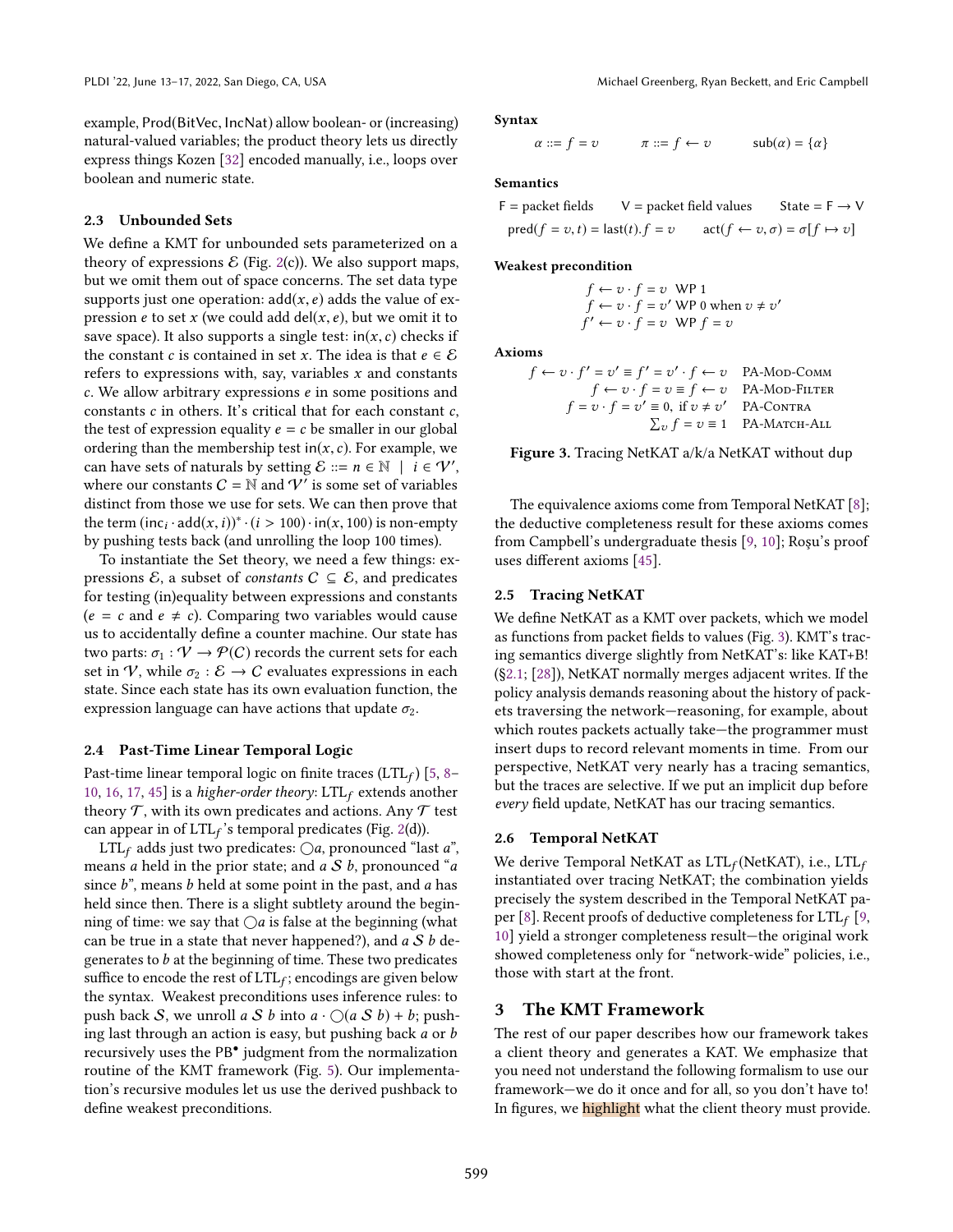We derive a KAT  $\mathcal{T}^*$  (Fig. [4\)](#page-7-0) from a client theory  $\mathcal{T},$  where  $\mathcal T$  has two *primitive* parts—predicates  $\alpha \in \mathcal T_\alpha$  and actions  $\pi \in \mathcal{T}_{\pi}$ . Lifting  $\mathcal{T}_{\alpha}$  to a Boolean algebra yields  $\mathcal{T}_{\text{pred}}^* \subseteq \mathcal{T}^*$ , where  $\mathcal{T}^*$  is the KAT that embeds the client theory.

A client theory must provide: (1) primitives  $\alpha$  and  $\pi$ ; (2) a notion of state and semantics for those primitives on that state; (3) theory-specific axioms of KAT equivalences that should hold, in terms of  $\alpha$  and  $\pi$  ( $\equiv \tau$ ); (4) a weakest precondition operation WP that relates each  $\alpha$  and  $\pi$ ; and (5) a satisfiability checker for the theory's predicates, i.e., for  $\mathcal{T}^*_\text{pred}$ . (See §4 for details on how these are provided.)

Our framework provides results for  $\mathcal{T}^*$  in a pay-as-you-go fashion: given just the state and an interpretation for the predicates and actions of  $T$ , we derive a tracing semantics for  $\mathcal{T}^*$  (§3.1); if the axioms of  $\mathcal T$  are sound with respect to the tracing semantics, then  $\mathcal{T}^*$  is sound (§3.2); if the axioms of  $T$  are complete with respect to our semantics and WP satisfies some ordering requirements, then  $\mathcal{T}^*$  has a complete equational theory ([ğ3.4\)](#page-8-0); and finally, with just a bit of code defining the structure of  $\mathcal T$  and deciding the predicate theory  $\mathcal{T}^*_\text{pred}$ , we can derive a decision procedure for equivalence (§4) using the normalization routine from completeness ([ğ3.4\)](#page-8-0).

The key to our general, parameterized proof is a novel pushback operation that generalizes weakest preconditions ([ğ3.3.2\)](#page-7-1): given an understanding of how to push primitive predicates back to the front of a term, we can normalize terms for our completeness proof ([ğ3.4\)](#page-8-0).

#### <span id="page-6-0"></span>3.1 Semantics

The first step in turning the client theory  $\mathcal T$  into a KAT is to define a semantics (Fig. [4\)](#page-7-0). We can give any KAT a tracing semantics: the meaning of a term is a trace  $t$ , which is a non-empty list of log entries l. Each log entry records a state σ and (in all but the initial state) a primitive action π. The client assigns meaning to predicates and actions by defining a set of states State and two functions: one to determine whether a predicate holds (pred) and another to determine an action's effects (act). To run a  $\mathcal{T}^*$  term on a state  $\sigma$ , we start with an initial state  $\langle \sigma, \perp \rangle$ ; when we're done, we'll have a set of traces of the form  $\langle \sigma_0, \perp \rangle \langle \sigma_1, \pi_1 \rangle \dots$ , where  $\sigma_i = \arct(\pi_i, \sigma_{i-1})$  for  $i > 0$ . (A similar semantics shows up in Kozen's application of KAT to static analysis [\[32\]](#page-14-10).)

The client's pred function takes a primitive predicate  $\alpha$ and a trace  $-$  predicates can examine the entire trace  $$ returning true or false. When the pred function returns t, we return the singleton set holding our input trace; when pred returns f, we return the empty set. It's acceptable for pred to recursively call the denotational semantics (e.g., [ğ2.6\)](#page-5-4), though we have skipped the formal detail here.

The client's act function takes a primitive action  $\pi$  and the last state in the trace, returning a new state. Whatever new state comes out is recorded in the trace along with  $\pi$ .

#### <span id="page-6-1"></span>3.2 Soundness

Proving the equational theory sound relative to our tracing semantics is easy: we depend on the client's act and pred functions, and none of our KAT axioms refer to primitives (Fig. [4\)](#page-7-0). Our soundness proof requires that the client theory's equations be sound in our tracing semantics.

<span id="page-6-2"></span>**Theorem 3.1** (Soundness of  $\mathcal{T}^*$  relative to  $\mathcal{T}$ ). If  $p \equiv_{\mathcal{T}} q \Rightarrow$  $[[p]] = [[q]]$  then  $p \equiv q \Rightarrow [[p]] = [[q]]$ .

*Proof.* By induction on the derivation of  $p \equiv q$ .  $\Box$ 

If the client theory is buggy, i.e., the axioms are unsound, then we can offer no guarantees about  $\mathcal T$  at all. For the duration of §3, we assume that any equations  $\mathcal T$  adds are sound and, so,  $\mathcal{T}^*$  is sound by Theorem [3.1.](#page-6-2)

#### 3.3 Normalization via Pushback

In order to prove completeness ([ğ3.4\)](#page-8-0), we reduce our KAT terms to a more manageable subset of normal forms. Normalization happens via a generalization of weakest preconditions; we use a *pushback* operation to translate a term  $p$  into an equivalent term of the form  $\sum a_i \cdot m_i$  where each  $m_i$  does not contain any tests. The client theory's completeness result on the  $a_i$  then reduces the completeness of our language to an existing result for Kleene algebra on the  $m_i$ .

The client theory  $T$  must provide two things for our normalization procedure: (1) a way to extract subterms from predicates, which orders predicates for the termination measure on normalization ([ğ3.3.1\)](#page-6-3); and (2) weakest preconditions for primitives ([ğ3.3.2\)](#page-7-1). Once we've defined our normalization procedure, we can use it prove completeness ([ğ3.4\)](#page-8-0).

<span id="page-6-3"></span>3.3.1 Normalization and the Maximal Subterm Ordering. Our normalization algorithm works by "pushing back" predicates to the front of a term until we reach a normal form with all predicates at the front. The pushback algorithm's termination measure is complex: pushing a predicate back may not eliminate it; pushing test a back through  $\pi$  may yield  $\sum a_i \cdot \pi$  where each of the  $a_i$  copies some subterm of  $a$ —and there may be *many* such copies!

Let the set of *restricted actions*  $\mathcal{T}_{\mathsf{RA}}$  be the subset of  $\mathcal{T}^*$ where the only test is 1. Let the metavariables  $m$ ,  $n$ , and  $l$  to denote elements of  $\mathcal{T}_{\mathsf{RA}}$ . Let the set of *normal forms*  $\mathcal{T}_{\sf nf}^*$  be a set of pairs of tests  $a_i \in \mathcal{T}_{\text{pred}}^*$  and restricted actions  $m_i \in \mathcal{T}_{\text{RA}}$ . Let the metavariables  $t, u, v, w, x, y$ , and  $z$  to denote elements of  $\mathcal{T}_{\sf nf}^*$ ; we typically write these sets as sums, i.e.,  $x = \sum_{i=1}^{k} a_i \cdot m_i$  means  $x = \{(a_1, m_1), (a_2, m_2), \dots, (a_k, m_k)\}.$ The sum notation is convenient, but normal forms must really be treated as sets-there should be no duplicated terms in the sum. We write  $\sum_i a_i$  to denote the normal form  $\sum_i a_i \cdot 1$ . The set of normal forms,  $\mathcal{T}_{\sf nf}^*$ , is closed over parallel composition by simply joining the sums. The fundamental challenge in our normalization method is to define sequential composition and Kleene star on  $\mathcal{T}_{\sf nf}^*$ .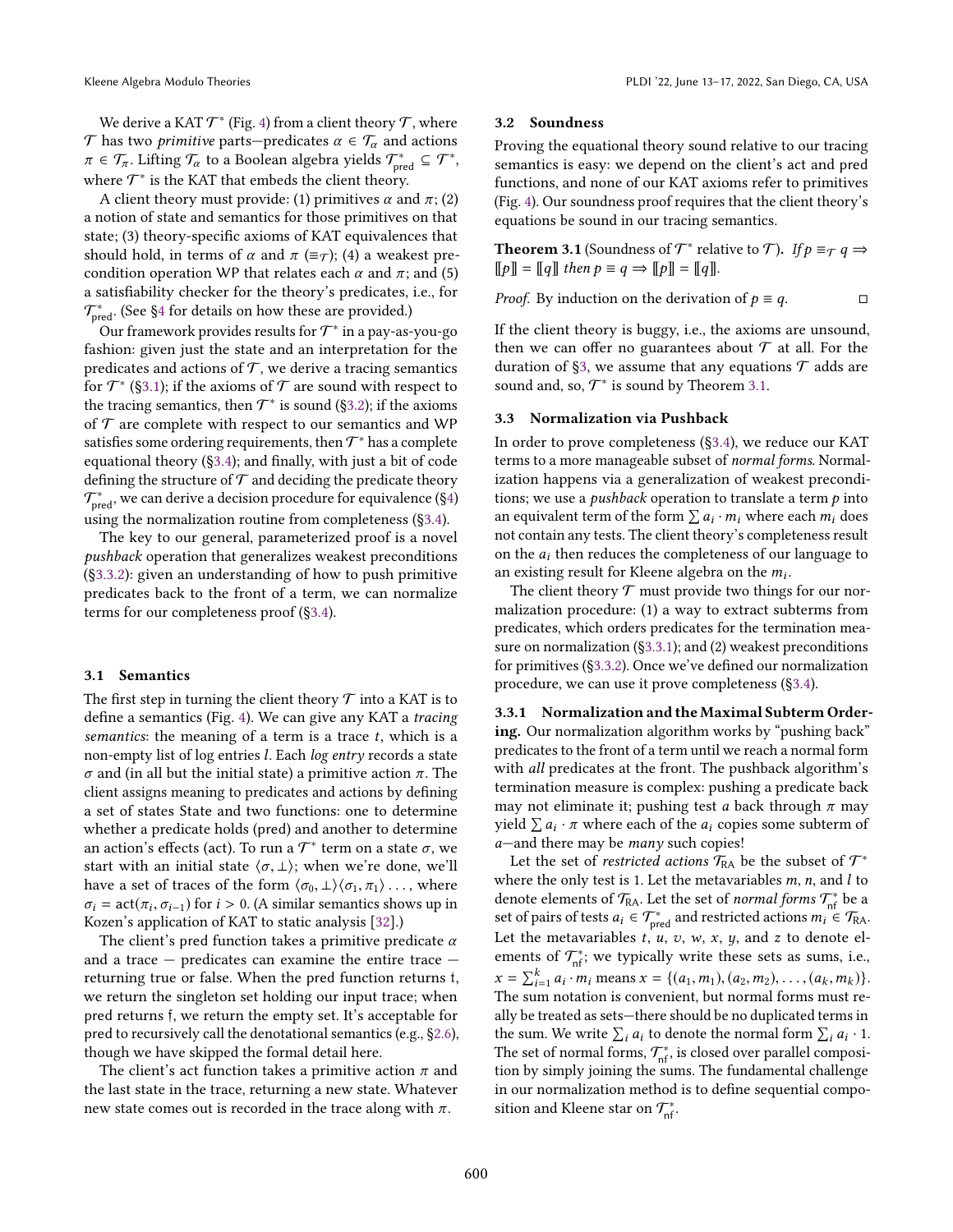$\pi$  primitive actions  $(\mathcal{T}_{\pi})$ 

<sup>∗</sup> Kleene star

 $p, q$  ::= a embedded predicates  $| p + q$  parallel composition  $| p \cdot q$  sequential composition

pred :  $\mathcal{T}_{\alpha} \times \text{Trace} \rightarrow \{t, \hat{t}\}\$ act :  $\mathcal{T}_{\pi} \times$  State  $\rightarrow$  State

 $(f \bullet g)(t) = \bigcup_{t' \in f(t)} g(t')$ <br>  $0(t) = \{t\}$   $f^{i+1}(t) = (f \bullet f^i)(t)$ 

 $\llbracket p \cdot q \rrbracket(t) = (\llbracket p \rrbracket \bullet \llbracket q \rrbracket)(t)$  $[\![p^*]\!] (t) = \bigcup_{0 \leq i} [\![p]\!]^i (t)$ 

 $| p^*$ 

 $f^{0}(t) = \{t\}$  $last(... (\sigma, \ ) ) =$ 

#### <span id="page-7-0"></span>Predicate syntax

| a, b | $\equiv$ |             | additive identity                               |
|------|----------|-------------|-------------------------------------------------|
|      |          |             | $multiplicative$ identity                       |
|      |          | $\neg a$    | negation                                        |
|      |          | $a + b$     | disjunction                                     |
|      |          | $a \cdot b$ | conjunction                                     |
|      |          | $\alpha$    | primitive predicates ( $\mathcal{T}_{\alpha}$ ) |

### Trace definitions

|  | $\sigma \in$ State                                                                      |  |  |
|--|-----------------------------------------------------------------------------------------|--|--|
|  | $l \in \text{Log}$ ::= $\langle \sigma, \perp \rangle \mid \langle \sigma, \pi \rangle$ |  |  |
|  | $t \in \text{Trace} = \text{Log}^+$                                                     |  |  |

## Tracing semantics  $\Vert \llbracket - \rrbracket : \mathcal{T}^* \to \text{Trace} \to \mathcal{P}(\text{Trace})$

| $\llbracket 0 \rrbracket(t)$      | $=$          | Ø                                                                              |
|-----------------------------------|--------------|--------------------------------------------------------------------------------|
| $\P1\mathbb{I}(t)$                | $=$          | $\{t\}$                                                                        |
| $\llbracket \alpha \rrbracket(t)$ | $\alpha = 1$ | $\{t \mid \text{pred}(\alpha, t) = t\}$                                        |
| $\llbracket \neg a \rrbracket(t)$ | $=$          | $\{t \mid   a  (t) = \emptyset\}$                                              |
| $\llbracket \pi \rrbracket(t)$    | $=$          | $\{t\langle\sigma',\pi\rangle \mid \sigma' = \text{act}(\pi,\text{last}(t))\}$ |
| $  p + q  (t)$                    | $=$          | $\llbracket p \rrbracket(t) \cup \llbracket q \rrbracket(t)$                   |

#### Axioms (KA = Kleene algebra; BA = Boolean algebra)

| $p + (q + r) \equiv (p + q) + r$ KA-PLUS-Assoc                 |                                          | $a + (b \cdot c) \equiv (a + b) \cdot (a + c)$ BA-PLUS-DIST                                                                   |                                          |
|----------------------------------------------------------------|------------------------------------------|-------------------------------------------------------------------------------------------------------------------------------|------------------------------------------|
|                                                                | $p + q \equiv q + p$ KA-PLUS-COMM        |                                                                                                                               | $a + 1 \equiv 1$ BA-PLUS-ONE             |
|                                                                | $p + 0 \equiv p$ KA-PLUS-ZERO            |                                                                                                                               | $a + \neg a \equiv 1$ BA-ExcL-MID        |
|                                                                | $p + p \equiv p$ KA-PLUS-IDEM            |                                                                                                                               | $a \cdot b \equiv b \cdot a$ BA-SEO-COMM |
| $p \cdot (q \cdot r) \equiv (p \cdot q) \cdot r$ KA-SEQ-Assoc  |                                          |                                                                                                                               | $a \cdot \neg a \equiv 0$ BA-CONTRA      |
|                                                                | $1 \cdot p \equiv p$ KA-SEQ-ONE          |                                                                                                                               | $a \cdot a \equiv a$ BA-SEO-IDEM         |
|                                                                | $p \cdot 1 \equiv p$ KA-ONE-SEQ          |                                                                                                                               |                                          |
| $p \cdot (q + r) \equiv p \cdot q + p \cdot r$ KA-DIST-L       |                                          | Consequences                                                                                                                  |                                          |
| $(p+q) \cdot r \equiv p \cdot r + q \cdot r$ KA-DIST-R         |                                          | $(p+q)^* \equiv p^* \cdot (q \cdot p^*)^*$                                                                                    | DENESTING                                |
|                                                                | $0 \cdot p \equiv 0$ KA-ZERO-SEQ         | $p \cdot a \equiv b \cdot p \leftrightarrow p \cdot \neg a \equiv \neg b \cdot p$ PUSHBACK-NEG                                |                                          |
|                                                                | $p \cdot 0 \equiv 0$ KA-SEQ-ZERO         | $p \cdot (q \cdot p)^* \equiv (p \cdot q)^* \cdot p$                                                                          | <b>SLIDING</b>                           |
| $1 + p \cdot p^* \equiv p^*$ KA-UNROLL-L                       |                                          | $p \cdot a \equiv a \cdot q + r \rightarrow p^* \cdot a \equiv (a + p^* \cdot r) \cdot q^*$                                   | STAR-INV                                 |
|                                                                | $1 + p^* \cdot p \equiv p^*$ KA-UNROLL-R | $p \cdot a \equiv a \cdot q + r \rightarrow p \cdot a \cdot (p \cdot a)^* \equiv (a \cdot q + r) \cdot (q + r)^*$ STAR-EXPAND |                                          |
| $q+p\cdot r \leq r \rightarrow p^* \cdot q \leq r$ KA-LFP-L    |                                          |                                                                                                                               |                                          |
| $p + q \cdot r \leq q \rightarrow p \cdot r^* \leq q$ KA-LFP-R |                                          | $p \leq q \Leftrightarrow p + q \equiv q$                                                                                     |                                          |
|                                                                |                                          |                                                                                                                               |                                          |

Action syntax

Figure 4. Semantics and equational theory for  $\mathcal{T}^*$ 

Our normalization algorithm uses the maximal subterm ordering as its termination measure. Here we simply give intuition for the two relevant high-level operations: mt(x)  $\subseteq$  $\mathcal{T}^*_\text{pred}$  computes the *maximal tests* of a normal form x, which are those tests that are not subterms of any other test. The maximal subterm ordering  $x \leq y$  for normal forms holds when the x's tests' subterms are a subset of  $y$ 's tests' subterms. Informally, we have  $x \leq y$  when every test in x is somehow "covered" by a test in y; we have  $x \prec y$  when  $x \leq y$  and y has some test x that does not. Our definition of subterms asks the client theory to identify the parts of its primitives via a function sub $\tau$  such that (1) if  $b \in \text{sub}\tau(a)$ then sub(b)  $\subseteq$  sub $_{\mathcal{T}}(a)$  and (2) if  $b \in$  sub $_{\mathcal{T}}(a)$ , then either  $b \in \{0, 1, a\}$  or b precedes a in a global ordering of predicates. We use the subterm ordering to shows we can always 'split' a normal form x around a maximal test  $a \in mt(x)$  such that

we have a pair of normal forms:  $a \cdot y + z$ , where both y and z are smaller than  $x$  in our ordering. Splitting helps push tests back: the maximal test  $a(1)$  is factored out to the front of  $y$ and (2) does not appear in z at all.

<span id="page-7-2"></span>**Lemma 3.2** (Splitting). If  $a \in mt(x)$ , then there exist y and z such that  $x \equiv a \cdot y + z$  and  $y \prec x$  and  $z \prec x$ .

<span id="page-7-1"></span>3.3.2 Pushback. Normalization requires that the client theory's weakest preconditions respect the subterm ordering.

Definition 3.3 (Weakest preconditions). The client theory's weakest precondition operation is a relation WP  $\subseteq$   $\mathcal{T}_{\pi} \times \mathcal{T}_{\alpha} \times$  $\mathcal{P}(\mathcal{T}^*_\text{pred})$ , where  $\mathcal{T}_\pi$  are the primitive actions and  $\mathcal{T}_\alpha$  are the primitive predicates of  $\mathcal T$ . WP need not be a function, but we  $\overline{\text{require}} \ \forall \pi \alpha \exists A, (\pi, \alpha, A) \in \text{WP}$ . We write  $\pi \cdot \alpha \ \text{WP} \sum a_i \cdot \pi$ and read it as " $\alpha$  pushes back through  $\pi$  to yield  $\sum a_i \cdot \pi$ " (the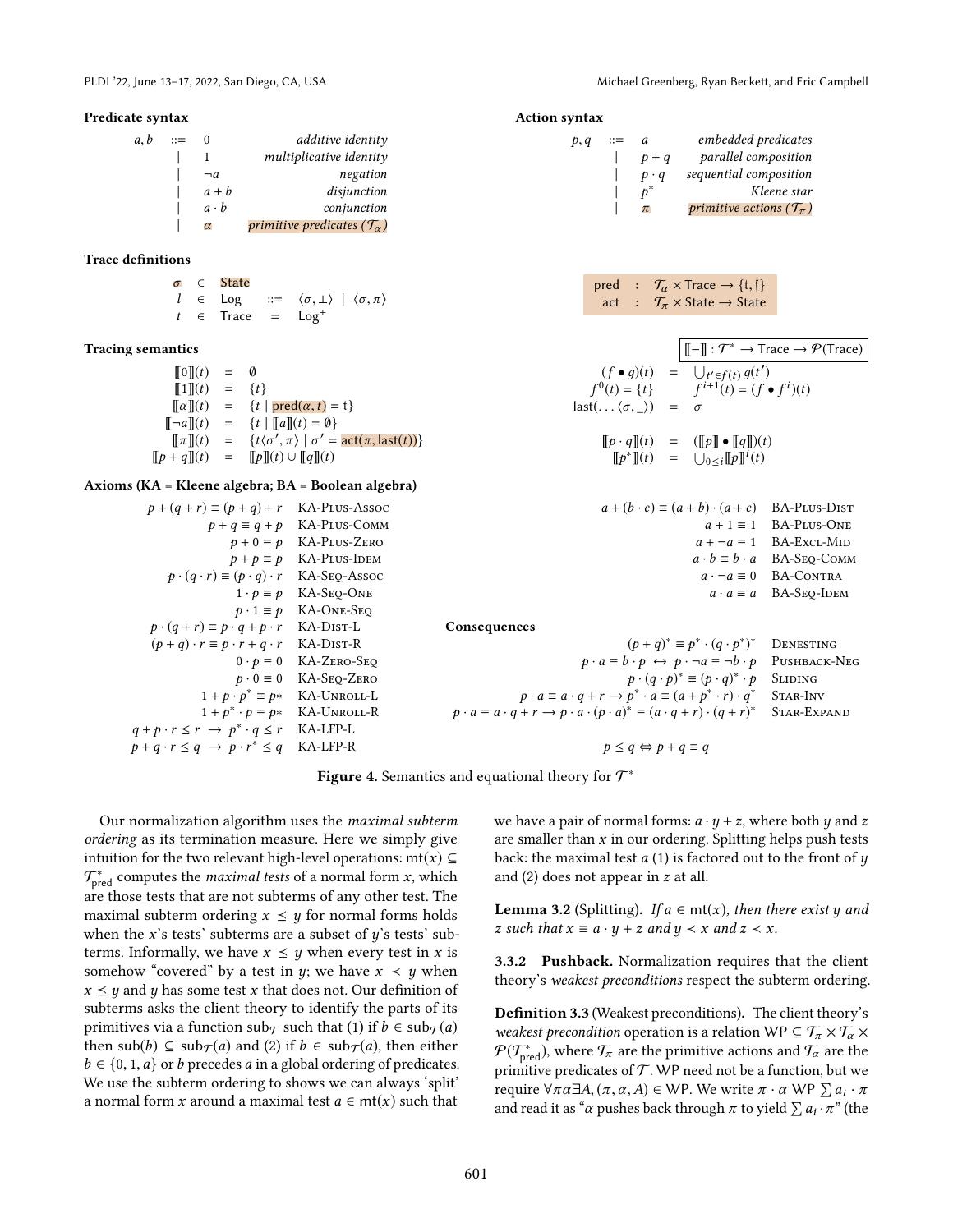second  $\pi$  is purely notational). We require that if  $\pi \cdot \alpha$  WP  ${a_1, \ldots, a_k} \cdot \pi$ , then  $\pi \cdot \alpha \equiv \sum_{i=1}^k a_i \cdot \pi$ , and  $a_i \leq \alpha$ .

Given the client theory's weakest-precondition relation WP, we define a normalization procedure for  $\mathcal{T}^*$  by extending the client's WP relation to a more general pushback relation, PB (Fig. [5\)](#page-9-0). The client's WP relation need not be a function, nor do the  $a_i$  need to be obviously related to  $\alpha$  or  $\pi$  in any way. Even when the WP relation is a function, the PB relation generally won't be. While WP computes the classical weakest precondition, the PB relations are different: when pushing back we *change the program itself*  $-$ not normally an option for weakest preconditions (see [ğ6\)](#page-11-1).

The top-level normalization routine is the syntax-directed  $p$  norm  $x$  relation (Fig. [5\)](#page-9-0), which takes a term  $p$  and produces a normal form  $x = \sum_i a_i m_i$ . Most syntactic forms are easy to normalize: predicates are already normal forms (PRED); primitive actions  $\pi$  have single-summand normal forms where the predicate is 1 (Act); parallel composition of two normal forms means just joining the sums (Par). But sequence and Kleene star are harder: we define judgments using PB to lift these operations to normal forms (SEQ, STAR).

For sequences, we can recursively take  $p \cdot q$  and normalize p into  $x = \sum a_i \cdot m_i$  and q into  $y = \sum b_j \cdot n_j$ . To combine x and  $y$ , we can concatenate and rearrange the normal forms to get  $\sum_{i,j} a_i \cdot m_i \cdot b_j \cdot n_j$ . We write  $x \cdot y$  PB<sup>J</sup> z to mean that the concatenation of  $x$  and  $y$  is equivalent to the normal form  $z$ —the  $\cdot$  is suggestive notation, here and elsewhere.

For Kleene star, we can take  $p^*$  and normalize p into  $x = \sum a_i \cdot m_i$ , but  $x^*$  isn't a normal form—we need to somehow  $a_i \cdot m_i$ , but  $x^*$  isn't a normal form—we need to somehow move all of the tests out of the star and to the front. We do so with the PB $^*$  relation (Fig. [5\)](#page-9-0), writing  $x^*$  PB $^*$   $y$  to mean that the Kleene star of  $x$  is equivalent to the normal form  $y$ −the  $*$  on the left is again suggestive notation. The PB $*$ relation is more subtle than PB<sup>J</sup>. Depending on how x splits (Lemma [3.2\)](#page-7-2), there are four possibilities: if  $x = 0$ , then  $0^* \equiv 1$ (STARZERO); if x splits into  $a \cdot x'$ , then we can either use the KAT sliding lemma to pull the test out when  $a$  is strictly the largest test in  $x$  (SLIDE) or by using the KAT expansion lemma (Expand); if x splits into  $a \cdot x' + z$ , we use the KAT denesting lemma to pull a out before continuing recursively (Denest). SeqStarSmaller and SeqStarInv push a test (a) back through a star  $(m^*)$ . Both rules work by unrolling the loop. In the simple case (SEQSTARSMALLER), the resulting test at the front is strictly smaller than  $a$ , and we can generate a normal form directly. When pushing the test back doesn't shrink a, we use STAR-Inv to divide the term into parts with the maximal test  $(a \cdot t)$  and without it  $(u)$ .

The bulk of the pushback's work happens in the PB<sup>•</sup> relation, which pushes a test back through a restricted action; PB<sup>R</sup> and PB<sup>T</sup> use PB<sup> $\bullet$ </sup> to push tests back through other forms. To handle negation, the function nnf-elided for space-puts predicates in negation normal form, where negations only appear on primitive predicates, using De Morgan's laws.

We show that our notion of pushback is correct in two steps. First we prove that pushback is partially correct, i.e., if we can form a derivation in the pushback relations, the right-hand sides are equivalent to the left-hand-sides (Theorem [3.4\)](#page-8-1). Then we show that the mutually recursive tangle of our PB relations always terminates (Theorem [3.5\)](#page-8-2) .

<span id="page-8-1"></span>Theorem 3.4 (Pushback soundness). Each of PB relations' left is equivalent to its right, e.g., if  $x^*$  PB<sup>\*</sup> y then  $x^* \equiv y$ .

*Proof.* By simultaneous induction on the derivations.  $□$ 

Finally, we show that every left-hand side of each pushback relation has a corresponding right-hand side. We haven't proved that the pushback relation is functional-there could be many different choices of maximal tests to push back.

<span id="page-8-2"></span>Theorem 3.5 (Pushback existence). Each PB relations' left relates to some right that is no larger than the left's parts, e.g., for all x there exists  $y \leq x$  such that  $x^*$  PB<sup>\*</sup> y.

Proof. By induction on the lexicographical order of: the subterm ordering  $(\prec)$ ; the size of x; the size of m (for PB $^{\bullet}$  and  $PB<sup>R</sup>$ ); and the size of a (for PB<sup>•</sup> and PB<sup>T</sup>). Cases first split (Lemma [3.2\)](#page-7-2) to show that derivations exist; subterm ordering congruence finds orderings to apply the IH.

With pushback in hand, we show that every term has an equivalent normal form.

<span id="page-8-3"></span>**Corollary 3.6** (Normal forms). For all  $p \in \mathcal{T}^*$ , there exists a normal form x such that p norm x and that  $p \equiv x$ .

*Proof.* By induction on  $p$ , using Theorems [3.5](#page-8-2) and [3.4](#page-8-1) in the Seq and Star case. □

The PB relations and these two proofs are one of the contributions of this paper: it is the first time that a KAT normalization procedure has been given as a distinct procedure, rather than hiding inside of normal forms used in completeness proofs. Temporal NetKAT, which introduced pushback, proved Theorems [3.4](#page-8-1) and [3.5](#page-8-2) as a single theorem, without any explicit normalization or pushback relation.

If the client's WP doesn't obey the axioms, then normalization may produce garbage. If the client's WP is sound but disrespects the global ordering, then normalization may not terminate, but any results it does produce will be correct.

#### <span id="page-8-0"></span>3.4 Completeness

We prove completeness relative to our tracing semantics-if  $[\![p]\!] = [\![q]\!]$  then  $p \equiv q$ -by normalizing p and q and comparing the resulting terms. Like other completeness proofs, ours uses the completeness of Kleene algebra (KA) as its foundation: the set of possible traces of actions performed for a restricted (test-free) action in our denotational semantics is a regular language, and so the KA axioms are sound and complete for it. In order to relate our denotational semantics to regular languages, we define the regular interpretation of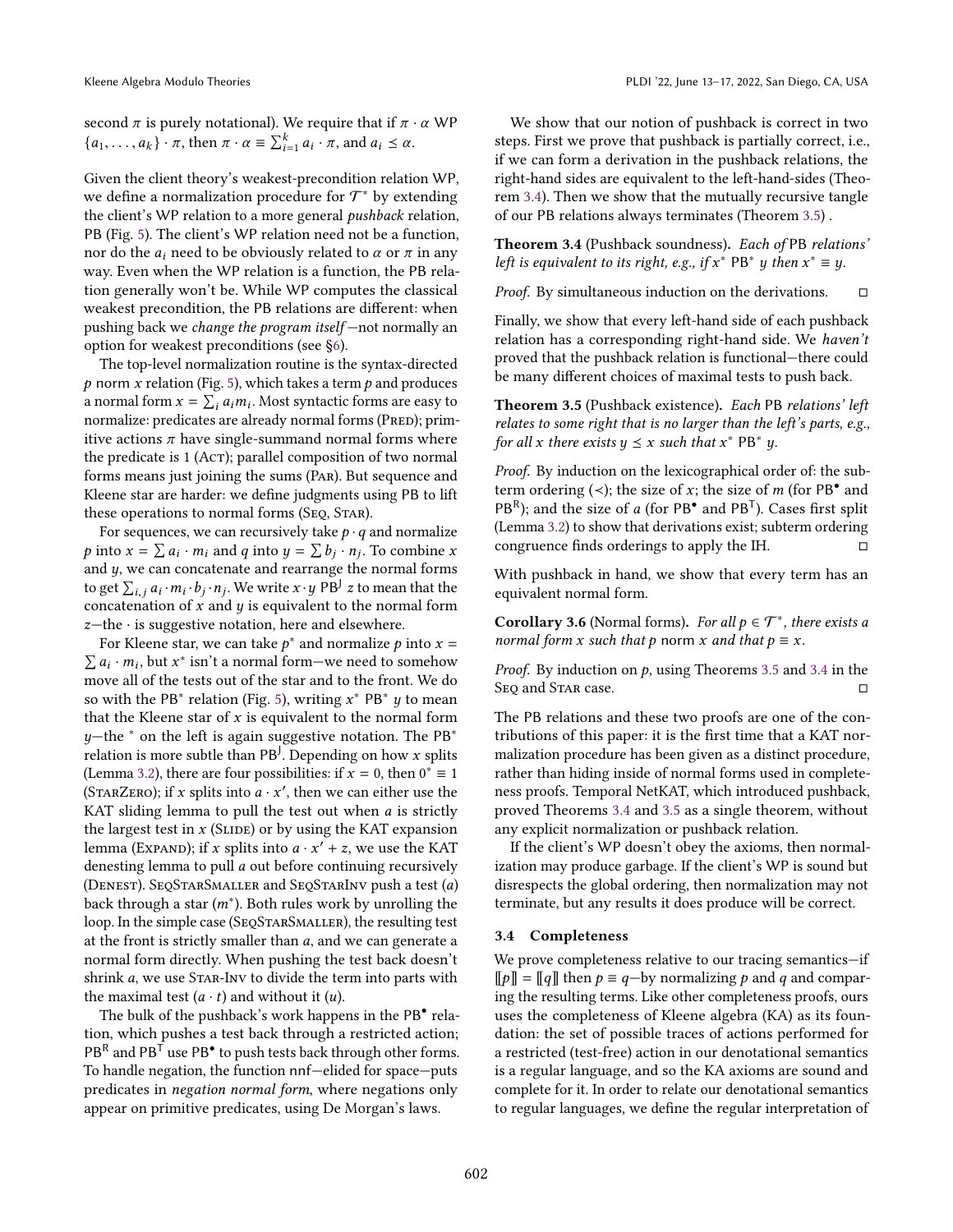<span id="page-9-0"></span>

| Normalization                                                                                                                                                                                                                 |                               |                                                  |                                                                                                                                                                                 | $p$ norm $x$                                                |
|-------------------------------------------------------------------------------------------------------------------------------------------------------------------------------------------------------------------------------|-------------------------------|--------------------------------------------------|---------------------------------------------------------------------------------------------------------------------------------------------------------------------------------|-------------------------------------------------------------|
| PRED<br>a norm a                                                                                                                                                                                                              | $\pi$ norm $1 \cdot \pi$      | Act                                              | $p$ norm $x$<br>$p + q$ norm $x + y$                                                                                                                                            | q norm y<br>PAR                                             |
| q norm $y = x \cdot y$ PB <sup>J</sup> z<br>$p$ norm $x$<br>$p \cdot q$ norm z                                                                                                                                                |                               | <b>SEO</b>                                       | p norm $x$ $x^*$ PB <sup>*</sup> y<br>$p^*$ norm $y$                                                                                                                            | <b>STAR</b>                                                 |
| $x \cdot y$ PB <sup>J</sup> z<br>Pushback                                                                                                                                                                                     | $m \cdot a$ PB $^{\bullet}$ y |                                                  | $m \cdot x$ PB <sup>R</sup> $y$                                                                                                                                                 | $x \cdot a$ PB <sup>T</sup> y                               |
| $m_i \cdot b_i$ PB <sup>•</sup> $x_{ij}$<br>$(\sum_i a_i \cdot m_i) \cdot (\sum_j b_j \cdot n_j)$ PB <sup>J</sup> $\sum_i \overline{\sum_j a_i \cdot x_{ij} \cdot n_j}$                                                       | <b>IOIN</b>                   | $\frac{1}{m \cdot 0 \text{ PB}} \cdot 0$ SeqZero |                                                                                                                                                                                 | $\frac{1}{m \cdot 1 \text{ PB}^{\bullet} 1 \cdot m}$ SeqOne |
| $m \cdot a PB^{\bullet} y$ $y \cdot b PB^{T} z$<br>SEQSEQTEST<br>$m \cdot (a \cdot b) PB^{\bullet} z$                                                                                                                         |                               |                                                  | $\frac{n \cdot a \, \text{PB}^{\bullet} \, x \qquad m \cdot x \, \text{PB}^{\text{R}} \, y}{(m \cdot n) \cdot a \, \text{PB}^{\bullet} \, y}$ SEQSEQACTION                      |                                                             |
| $\frac{m \cdot a \, \text{PB}^{\bullet} \, x \qquad m \cdot b \, \text{PB}^{\bullet} \, y}{m \cdot (a+b) \, \text{PB}^{\bullet} \, x + y}$<br><b>SEQPARTEST</b>                                                               |                               |                                                  | $\frac{m \cdot a \, \text{PB}^{\bullet} \, x \qquad n \cdot a \, \text{PB}^{\bullet} \, y}{(m+n) \cdot a \, \text{PB}^{\bullet} \, x + y}$ SEQPARACTION                         |                                                             |
| $\pi \cdot \alpha$ WP $\{a_1, \dots\}$<br>PRIM<br>$\pi \cdot \alpha$ PB <sup>•</sup> $\sum_i a_i \cdot \pi$                                                                                                                   |                               |                                                  | $\pi \cdot a$ PB <sup>•</sup> $\sum_i a_i \cdot \pi$ nnf( $\neg(\sum_i a_i)$ ) = b<br>$\pi \cdot \neg a$ PB <sup>•</sup> $b \cdot \pi$                                          | PRIMNEG                                                     |
| $m \cdot a$ PB <sup><math>\bullet</math></sup> $x \quad x \prec a$<br>$\begin{array}{cc}\nm^* \cdot x & \text{PBR} \ y \\ \hline\nm^* \cdot a & \text{PB}^{\bullet} \ a + y\n\end{array}\quad\text{SegSTARS}_{\text{MALLER}}$ |                               |                                                  | $m \cdot a PB^{\bullet} a \cdot t + u$ $m^* \cdot u PB^{\mathsf{R}} x$<br>$t^*$ PB <sup>*</sup> $y$ $x \cdot y$ PB <sup>J</sup> $z$<br>$m^* \cdot a PB^{\bullet} a \cdot y + z$ | SEQSTARINV                                                  |
| $\frac{m \cdot a_i \text{ PB}^{\bullet} x_i}{m \cdot \sum_i a_i \cdot n_i \text{ PB}^{\text{R}} \sum_i x_i \cdot n_i}$<br>RESTRICTED                                                                                          |                               |                                                  | $m_i \cdot a$ PB <sup>•</sup> $\sum_j b_{ij} \cdot m_{ij}$<br>$\overline{(\sum_i a_i \cdot m_i) \cdot a}$ PB <sup>T</sup> $\sum_i \sum_j a_i \cdot b_{ij} \cdot m_{ij}$         | <b>TEST</b>                                                 |
| Normalization of star                                                                                                                                                                                                         |                               |                                                  |                                                                                                                                                                                 | $x^*$ PB <sup>*</sup> $y$                                   |
| <b>STARZERO</b><br>$0^*$ PB $*$ 1                                                                                                                                                                                             | $x \prec a$                   | $(a \cdot x)^*$ PB <sup>*</sup> 1 + a · z        | $x \cdot a$ PB <sup>T</sup> $y$ $y^*$ PB <sup>*</sup> $y'$ $y' \cdot x$ PB <sup>J</sup> z                                                                                       | <b>SLIDE</b>                                                |
| $x \nmid a$ $x \cdot a$ PB <sup>T</sup> $a \cdot t + u$<br>$(t+u)^* \ \mathsf{PB}^* \ y \qquad y \cdot x \ \mathsf{PB}^{\mathsf{J}} \ z$<br><b>EXPAND</b>                                                                     |                               |                                                  | $a \notin mt(z)$ $y \neq 0$ $y^*$ PB <sup>*</sup> y'<br>$x \cdot y'$ PB <sup>J</sup> $x'$ $(a \cdot x')^*$ PB <sup>*</sup> $z$ $y' \cdot z$ PB <sup>J</sup> $z'$                | DENEST                                                      |



restricted actions  $m \in \mathcal{T}_{RA}$  in the conventional way and then relate our denotational semantics to the regular interpretation. Our normalization routine only uses the KAT axioms and doesn't rely on any property of our tracing semantics. We conjecture that one could prove a similar completeness result and derive a similar decision procedure with a merging, non-tracing semantics, like in NetKAT or KAT+B! [\[1,](#page-13-4) [28\]](#page-13-12).

 $(a \cdot x)^*$  PB<sup>\*</sup> 1 + a · z

We use several KAT theorems in our completeness proof (Fig. [4,](#page-7-0) Consequences), the most complex being star expan-sion (STAR-EXPAND) [\[8\]](#page-13-6). PUSHBACK-NEG is a novel generalization of a theorem of Cohen and Kozen [\[14,](#page-13-18) [31\]](#page-14-15).

**Theorem 3.7** (Completeness). If the emptiness of  $\mathcal T$  predicates is decidable, then if  $[ p ] ] = [ q ]$  then  $p \equiv q$ .

*Proof.* There must exist normal forms  $x$  and  $y$  such that p norm x and q norm y and  $p \equiv x$  and  $q \equiv y$  (Corollary [3.6\)](#page-8-3); by soundness (Theorem [3.1\)](#page-6-2), we can find that  $[\![p]\!] = [\![x]\!]$  and  $\llbracket q \rrbracket = \llbracket y \rrbracket$ , so it must be the case that  $\llbracket x \rrbracket = \llbracket y \rrbracket$ . We will show that  $x \equiv y$  to transitively prove that  $p \equiv q$ . We have  $x = \sum_i a_i \cdot m_i$  and  $y = \sum_j b_j \cdot n_j$ . In principle, we ought to be able to match up each of the  $a_i$  with one of the  $b_i$  and then check to see whether  $m_i$  is equivalent to  $n_j$  (by appealing to the completeness on Kleene algebra). But we can't simply do a syntactic matching—we could have  $a_i$  and  $b_i$  that are in effect equivalent, but not obviously so. Worse still, we could have  $a_i$  and  $a_{i'}$  equivalent! We need to perform two steps of disambiguation: first each normal form's predicates must be unambiguous locally, and then the predicates must be pairwise comparable between the two normal forms.

 $(a \cdot x + y)^*$  PB<sup>\*</sup> z'

To construct independently unambiguous normal forms, we explode our normal form x into a disjoint form  $\hat{x}$ , where we test each possible combination of the predicates  $a_i$  and run the actions corresponding to the true predicates, i.e.,  $m_i$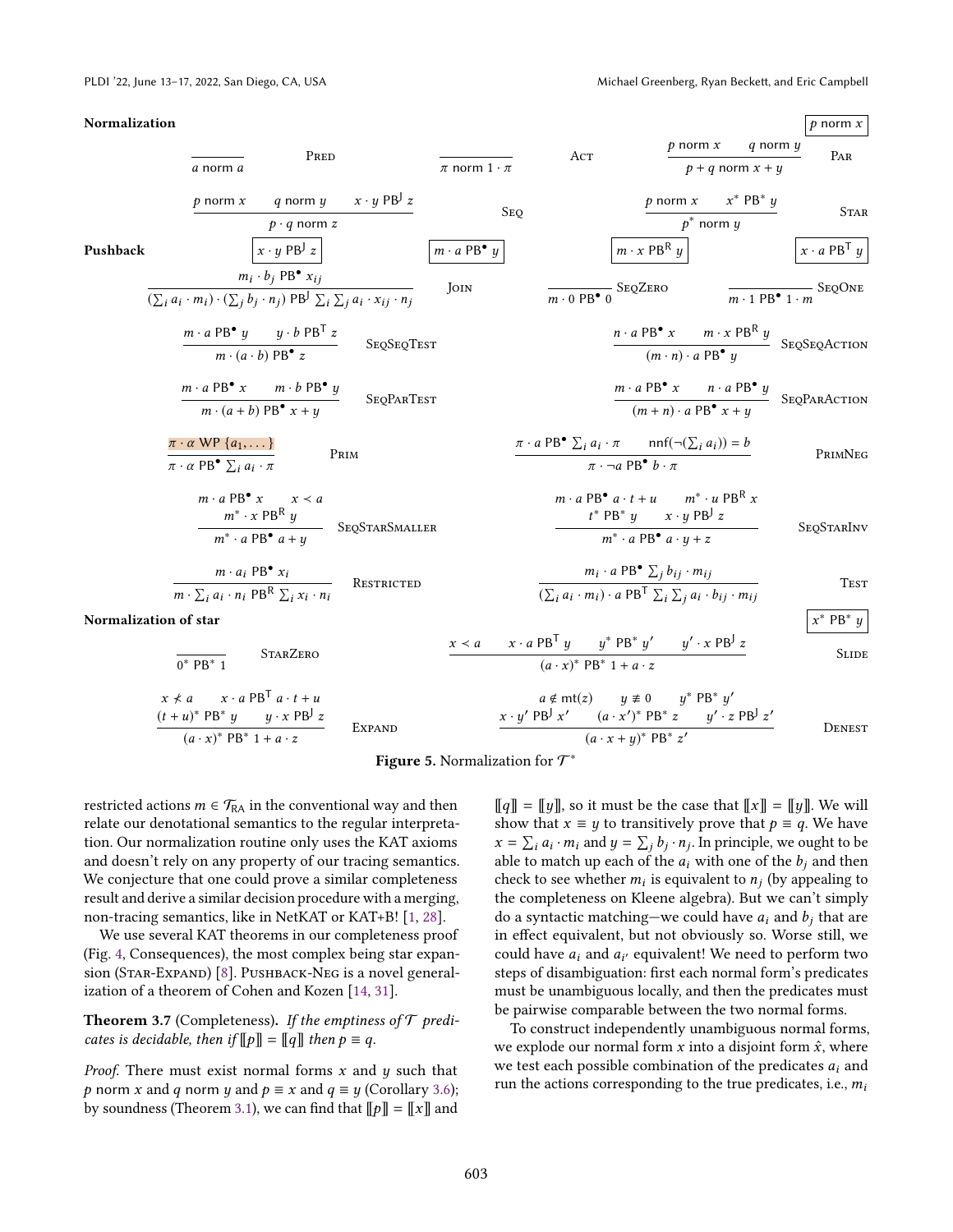gets run precisely when  $a_i$  is true:

$$
\hat{x} = a_1 \cdot a_2 \cdot \ldots \cdot a_n \cdot (m_1 + m_2 + \ldots + m_n) \n+ a_1 \cdot a_2 \cdot \ldots \cdot a_n \cdot (m_2 + \ldots + m_n) \n+ a_1 \cdot a_2 \cdot \ldots \cdot a_n \cdot (m_1 + \ldots + m_n) \n+ \ldots \n+ a_1 \cdot a_2 \cdot \ldots \cdot a_n \cdot m_n \n+ a_1 \cdot a_2 \cdot \ldots \cdot a_n \cdot 0
$$
\nterms

and similarly for  $\hat{y}$ . We can find  $x \equiv \hat{x}$  via distributivity (BA-Plus-Dist), commutativity (KA-Plus-Comm, BA-Seq-COMM) and the excluded middle (BA-ExcL-MID).

Observe that the sum of all of the predicates in  $\hat{x}$  and  $\hat{y}$  are respectively equivalent to 1, since it enumerates all possible combinations of each  $a_i$  (BA-PLUs-DIST, BA-Excl-Mid); i.e., if  $\hat{x} = \sum_i c_i \cdot l_i$  and  $\hat{y} = \sum_j d_j \cdot m_j$ , then  $\sum_i c_i \equiv 1$ and  $\sum_j d_j \equiv 1$ . We can take advantage of exhaustiveness of these sums to translate the locally disjoint but syntactically unequal predicates in each  $\hat{x}$  and  $\hat{y}$  to a single set of predicates on both, which allows us to do a syntactic comparison on each of the predicates. Let  $\ddot{x}$  and  $\ddot{y}$  be the extension of  $\hat{x}$  and  $\hat{y}$ with the tests from the other form, giving us  $\ddot{x} = \sum_{i,j} c_i \cdot d_j \cdot \ddot{l}_i$ and  $\ddot{y} = \sum_{i,j} c_i \cdot d_j \cdot m_j$ . Extending the normal forms to be disjoint between the two normal forms is still provably equivalent using commutativity (BA-Seq-Comm) and the exhaustiveness above (KA-SEQ-ONE).

Now that each of the predicates are syntactically uniform and disjoint, we can proceed to compare the commands. But there is one final risk: what if the  $c_i \cdot d_j \equiv 0$ ? Then  $l_i$  and  $m_i$  could safely be different. Since we can check predicates of  $\mathcal T$  for emptiness, we can eliminate those cases where the expanded tests at the front of  $\ddot{x}$  and  $\ddot{y}$  are equivalent to zero, which is sound by the client theory's completeness and zero-cancellation (KA-Zero-Seq and KA-Seq-Zero). If one normal form is empty, the other one must be empty as well.

Finally, we can defer to deductive completeness for KA to find proofs that the commands are equivalent. To use KA's completeness to get a proof over commands, we have to show that if our commands have equal denotations in our semantics, then they will also have equal denotations in the KA semantics. We've done exactly this by showing that restricted actions have regular interpretations: because the zero-canceled  $\ddot{x}$  and  $\ddot{y}$  are provably equivalent, soundness guarantees that their denotations are equal. Since their tests are pairwise disjoint, if their denotations are equal, it must be that any non-canceled commands are equal, which means that interpreting the commands as Kleene algebra (KA) terms over actions yields equal terms. By the deductive completeness of KA, we know that KA  $\vdash l_i \equiv m_j$ . Since  $\mathcal{T}^*$ includes the KA axioms,  $l_i \equiv m_j$ ; we have  $c_i \cdot d_j \equiv c_i \cdot d_j$ by reflexivity, and so  $\ddot{x} \equiv \ddot{y}$ . By transitivity, we can see that  $\hat{x} \equiv \hat{y}$  and so  $x \equiv y$  and—finally!— $p \equiv q$ .

Our completeness proof relies on the client theory's decision procedure for satisfiability of  $\mathcal{T}^*_{\text{pred}}$  terms. If the client

theory's axioms are incomplete or this decision procedure is buggy, then the derived completeness proof may not be correct. With a broken decision procedure, the terms  $\hat{x}/\hat{y}$  and  $\ddot{x}/\ddot{y}$  might not actually be unambiguous, and so the output of the decision procedure would be garbage.

#### <span id="page-10-0"></span>4 Implementation

Our formalism corresponds directly to our OCaml library.<sup>[2](#page-10-1)</sup> Implementing a client theory means defining a module with the THEORY signature, lightly abridged:

```
module type THEORY = sigmodule A : CollectionType (* predicates *)
 module P : CollectionType (* actions *)
 (* recursive knot for KAT from A and P *)
 module Test with type t = A \cdot t pred
 module Term with type t = (A.t, P.t) kat
 module K : KAT_IMPL
  with module A = A and module P = Pand module Test = Test and module Term = Term(* lightweight extension to parser *)
 val parse : string \rightarrow expr list \rightarrow (A.t, P.t) either
 (* WP relation *)val push_back : P.t \rightarrow A.t \rightarrow Test.t set
 (* ordering *)
 val subterms : A.t \rightarrow Test.t set
 (* optional routines for optimization *)
 val simplify_not: A.t \rightarrow Test.t option
 val simplify_and : A.t \rightarrow A.t \rightarrow Test.t option
 val simplify_or : A.t \rightarrow A.t \rightarrow Test.t option
 val merge : P.t \rightarrow P.t \rightarrow P.tval reduce : A.t \rightarrow P.t \rightarrow P.t option
 (* satisfiability checker and z3 encoding *)
 val satisfiable : Test.t \rightarrow bool
 val variable : P.t \rightarrow string
 val variable_test : A.t \rightarrow string
 val create_z3_var : string * A.t → Z3.context →
             Z3.Solver.solver → Z3.Expr.expr
 val theory_to_z3_expr : A.t → Z3.context →
               Z3.Expr.expr StrMap.t → Z3.Expr.expr
```
#### end

[ğ1.2](#page-2-1) summarizes the high-level idea and sketches an implementation for the theory of increasing natural numbers. Higher-order theories are instantiated with functors:

```
module P = Product(IncNat)(Boolean)
module D = Decide(P)let a = P.K.parse "y<1; (a=F + a=T; inc(y)); y>0" in
let b = P.K.parse "y<1; a=T; inc(y)" in
assert (D.equivalent a b)
```
<span id="page-10-1"></span><sup>2</sup> <https://github.com/mgree/kmt>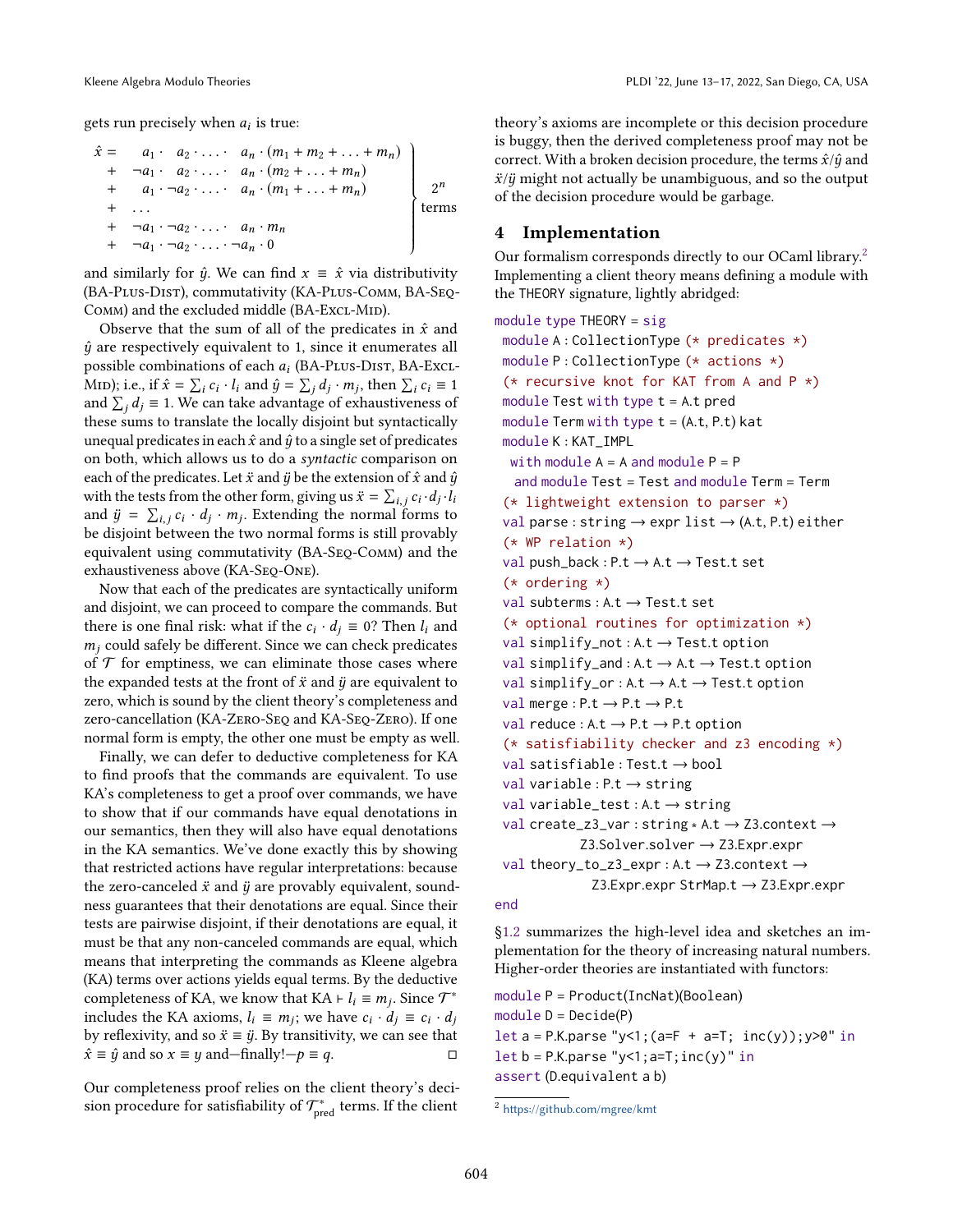The module P instantiates Product over our theories of incrementing naturals and booleans; the module D gives a way to normalize terms based on the completeness proof: it defines the normalization procedure along with the decision procedure equivalent. Users of the library can combine these modules to perform any number of tasks such as compilation, verification, inference, and so on. For example, checking language equivalence is then simply a matter of reading in KMT terms and calling the normalization-based equivalence checker. Our command-line tool works with these theories; given KMT terms in some supported theory as input, it partitions them into equivalence classes.

Our implementation uses several optimizations. The three most prominent are (1) hash-consing all KAT terms to ensure fast set operations, (2) lazy construction and exploration of word automata when checking actions for equivalence, and (3) domain-specific satisfiability checking for some theories.

## <span id="page-11-0"></span>5 Evaluation

We evaluated KMT on a collection of microbenchmarks exercising concrete KAT features (Fig. [6\)](#page-12-0). For example, the second-to-last example does population count in a theory combining naturals and booleans: if a counter  $y$  is above a certain threshold, then the booleans a, b, and c must have been set to true. Our tool is usable for exploration–enough to decide whether to pursue any particular KAT.

Our normalization-based decision procedure is very fast in many cases. This is likely due to a combination of hashconsing and smart constructors that rewrite complex terms into simpler ones when possible, and the fact that, unlike previous KAT-based normalization proofs (e.g., [\[1,](#page-13-4) [32\]](#page-14-10)) our normalization proof does not require splitting predicates into all possible "complete tests." However, our decision procedure does very poorly on examples where there is a sum nested inside of a Kleene star, i.e.,  $(p+q)^*$ . The final, bit-flipping benchmark is one such example—it flips three boolean variables in some arbitrary order. In this case the normalization-based decision procedure repeatedly invokes the DENEST rewriting rule, which greatly increases the size of the term on each invocation. Consider the simpler loop, which only flips from false to true:  $(x_1 = \hat{y}; x_1 := \hat{y} + \cdots + x_n = \hat{y}; x_n := \hat{y}^*$ . With  $n = 1$ , there are 4 disjunctions in the locally unambiguous form; with  $n = 2$ , there are 16; with  $n = 3$ , there are 512; with  $n = 4$ , there are 65,536. The normal forms grow in  $O(2^{2^n})$ , which quickly becomes intractable in space and time.

## <span id="page-11-1"></span>6 Related Work

Kozen and Mamouras's Kleene algebra with equations [\[35\]](#page-14-12) is perhaps the most closely related work: they also devise a framework for proving extensions of KAT sound and complete. Our works share a similar genesis: Kleene algebra with equations generalizes the NetKAT completeness proof (and then reconstructs it); our work generalizes the Temporal

NetKAT completeness proof (and then reconstructs it—while also developing several other, novel KATs). Both their work and ours use rewriting to find normal forms and prove deductive completeness. Their rewriting systems work on mixed sequences of actions and predicates, but they can only delete these sequences wholesale or replace them with a single primitive action or predicate; our rewriting system's pushback operation only works on predicates (since the tracing semantics preserves the order of actions), but pushback isn't restricted to producing at most a single primitive predicate. Each framework can do things the other cannot. Kozen and Mamouras can accommodate equations that combine actions, like those that eliminate redundant writes in KAT+B! and NetKAT [\[1,](#page-13-4) [28\]](#page-13-12); we can accommodate more complex predicates and their interaction with actions, like those found in Temporal NetKAT [\[8\]](#page-13-6) or those produced by the compositional theories ([ğ2\)](#page-3-0). A tracing semantics occurs in previous work on KAT as well [\[26,](#page-13-19) [32\]](#page-14-10). Selective tracing (à la NetKAT's dup) offers more control over which traces are considered equivalent; our pushback offers more flexibility for how actions and predicates interact. It may be possible to build a hybrid framework, with ideas from both.

Kozen studies KATs with arbitrary equations  $x := e$  [\[33\]](#page-14-13), also called Schematic KAT, where e comes from arbitrary first-order structures over a fixed signature Σ. He has a pushback-like axiom  $x := e \cdot p \equiv p[x/e] \cdot x := e$ . Arbitrary firstorder structures over Σ's theory are much more expressive than anything we can handle-the pushback may or may not decrease in size, depending on  $\Sigma$ ; KATs over such theories are generally undecidable. We, on the other hand, are able to offer pay-as-you-go results for soundness and completeness as well as an implementations for deciding equivalence-but only for first-order structures that admit a non-increasing weakest precondition. Other extensions of KAT often give up on decidabililty, too. Larsen et al. [\[37\]](#page-14-1) allow comparison of variables, leading to an incomplete theory. They are, able, however, to decide emptiness of an entire expression.

Coalgebra provides a general framework for reasoning about state-based systems [\[34,](#page-14-7) [46,](#page-14-16) [50\]](#page-14-17), which has proven useful in the development of automata theory for KAT extensions. Although we do not explicitly develop the connection in this paper, we've developed an automata theoretic decision procedure for KMT that uses tools similar to those used in coalgebraic approaches, and one could perhaps adapt our theory and implementation to that setting. In principle, we ought to be able to combine ideas from the two schemes into a single, even more general framework that supports complex actions and predicates.

Symkat is a powerful decision procedure for symbolic KAT, but doesn't work in our concrete setting [\[43\]](#page-14-9). It's possible to give symkat extra equations, and it can solve some equivalences that KMT can, but it can't handle, e.g., commutativity in general. Knotical uses KAT to model program traces for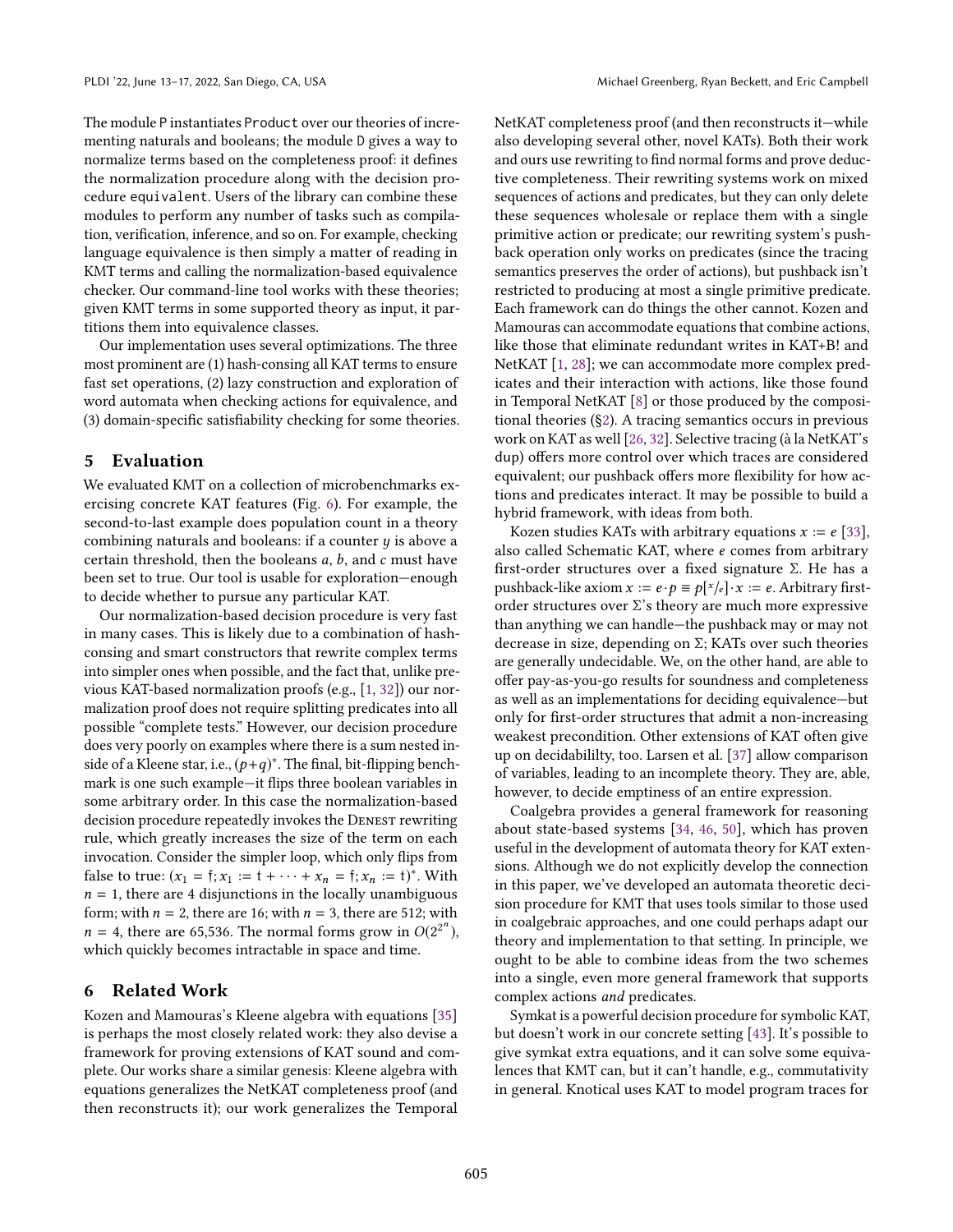<span id="page-12-0"></span>

| <b>Benchmark</b>                                                                                                                                                                                                            |                        | Time to check equivalence |
|-----------------------------------------------------------------------------------------------------------------------------------------------------------------------------------------------------------------------------|------------------------|---------------------------|
| $a^* \neq a$ (for random arithmetic predicate a)                                                                                                                                                                            | N                      | 0.034s                    |
| $inc_x^*$ ; $x > 10 \equiv inc_x^*$ ; $inc_x^*$ ; $x > 10$                                                                                                                                                                  | N                      | $< 0.001$ s               |
| $incx*; x > 3; incy*; y > 3 \equiv incx*; incy*; x > 3; y > 3$                                                                                                                                                              | N                      | $< 0.001$ s               |
| $x = f$ ; (flip x; flip x) <sup>*</sup> = (flip x; flip x) <sup>*</sup> ; x = f                                                                                                                                             | B                      | $< 0.001$ s               |
| $w := f: x := t: y := f: z := f$ ;<br>(if $(w = t + x = t + y = t + z = t)$ ) then $a := t$ else $a := f$ )<br>$= w := f: x := t: y := f: z := f;$<br>(if $(w = t + x = t) + (y = t + z = t)$ then $a := t$ else $a := t$ ) | B                      | $< 0.001$ s               |
| $y < 1; a = t; incy; (1 + b = t; incy); (1 + c = t; incy); y > 2$<br>$\equiv y < 1; a = t; b = t; c = t; inc_y; inc_y; inc_y$                                                                                               | $N \times \mathcal{B}$ | 0.309s                    |
| (flip x + flip y + flip z) <sup>*</sup> $\equiv$ (flip x + flip y + flip z) <sup>*</sup>                                                                                                                                    | B                      | $>30s$ (timeout)          |

Figure 6. Implementation microbenchmarks. We timeout at 30s because waiting longer is unreasonable for a prototyping tool.

trace refinement [\[3\]](#page-13-20). Our tracing semantics may be particularly well adapted for them, though they could generate KAT equations that fall outside of KMT's capabilities.

Smolka et al. [\[52\]](#page-14-11) find an almost linear algorithm for checking equivalence of guarded KAT terms  $(O(n \cdot \alpha(n))$ , where  $\alpha$  is the inverse Ackermann function), i.e., terms which use if and while instead of + and <sup>∗</sup> , respectively. Their guarded KAT is completely abstract (i.e., actions are purely symbolic), while our KMTs are completely concrete (i.e., actions affect a clearly defined notion of state).

Our work is loosely related to Satisfiability Modulo Theories (SMT) [\[19\]](#page-13-21). Both aim to create an extensible framework where custom theories can be combined [\[41\]](#page-14-18) and used to increase the expressiveness and power [\[53\]](#page-14-19) of the underlying technique (SAT vs. KA). Some of our KMT theories implement satisfiability checking by calling out to Z3 [\[18\]](#page-13-22).

The pushback requirement detailed in this paper is closely related to the classical notion of weakest precondition [\[6,](#page-13-23) [20,](#page-13-24) [47\]](#page-14-20). The pushback operation isn't quite a generalization of weakest preconditions because the various PB relations can change the program itself. Automatic weakest precondition generation is generally limited in the presence of loops in while-programs. While there has been much work on loop invariant inference [\[24,](#page-13-25) [25,](#page-13-26) [27,](#page-13-27) [30,](#page-14-21) [42,](#page-14-22) [49\]](#page-14-23), the problem remains undecidable in most cases; however, the pushback restrictions of "growth" of terms makes it possible for us to automatically lift the weakest precondition generation to loops in KAT. In fact, this is exactly what the normalization proof does when lifting tests out of the Kleene star operator.

The core technique we discuss here was first developed in Beckett et al.'s work on Temporal NetKAT [\[8\]](#page-13-6). Our work significantly extends that work: our normalization proof is explicit, rather than implicit; we separate proofs of correctness and termination of normalization; our treatment of negation is improved; we prove a new KAT theorem (PUSHBACK-NEG); KMT is a general framework for proving completeness, while

the Temporal NetKAT development is specialized to a particular instance; and Temporal NetKAT proof achieves limited completeness because of its limited understanding of  $LTL_f$ ; we are able to achieve a more general result [\[9,](#page-13-17) [10\]](#page-13-14). Beckett et al. handles compilation to forwarding decision diagrams [\[51\]](#page-14-4), while our presentation doesn't discuss compilation.

## 7 Conclusion

Kleene algebra modulo theories (KMT) is a new framework for extending Kleene algebra with tests with the addition of actions and predicates in a custom domain. KMT uses an operation that pushes tests back through actions to go from a decidable client theory to a domain-specific KMT. Derived KMTs are sound and complete with respect to a tracing semantics; we derive a decision procedure in an implementation that mirrors our formalism. The KMT framework captures common use cases and can reproduce by mere composition several results from the literature as well as several new results: we offer theories for bitvectors [\[28\]](#page-13-12), natural numbers, unbounded sets, networks [\[1\]](#page-13-4), and temporal logic [\[8\]](#page-13-6). Our ability to reason about unbounded state is novel. Our decision procedure follows our proof; automatatheoretic/coinductive approaches would be more efficient. Our approach isn't inherently limited to tracing semantics, as alternative regular interpretations could merge actions (as in KAT+B!, NetKAT, and Kleene algebra with equations [\[1,](#page-13-4) [28,](#page-13-12) [35\]](#page-14-12)); future work could develop a relational semantics.

## Acknowledgments

Dave Walker and Aarti Gupta provided valuable advice. Ryan Beckett was supported by NSF CNS award 1703493. The first two authors did preliminary work at Princeton University. The first and last authors did later work at Pomona College. Justin Hsu and Eric Koskinen provided advice and encouragement. Colin Gordon helped shepherd the paper; we thank the PLDI reviewers for helping improve the paper.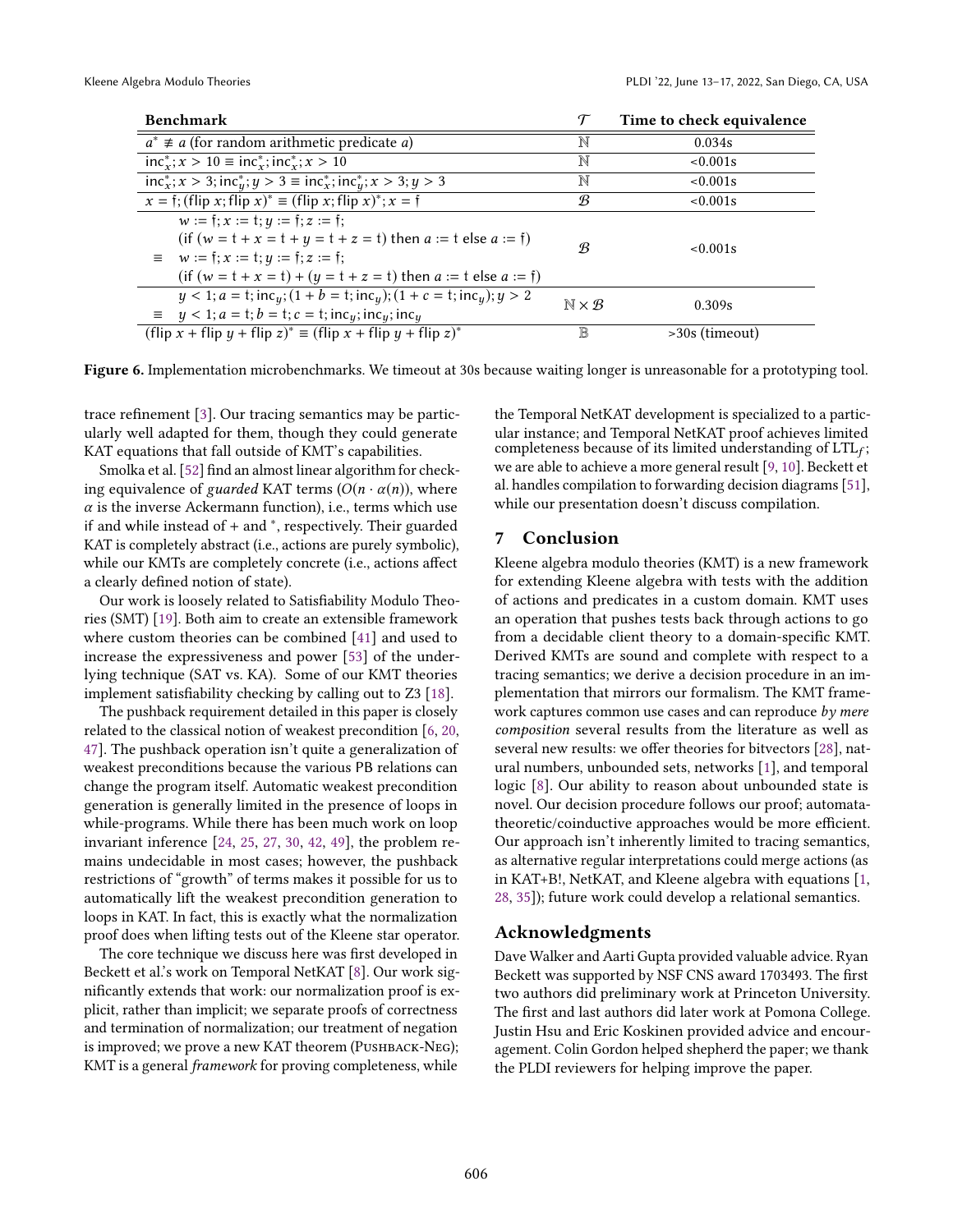## References

- <span id="page-13-4"></span>[1] Carolyn Jane Anderson, Nate Foster, Arjun Guha, Jean-Baptiste Jeannin, Dexter Kozen, Cole Schlesinger, and David Walker. 2014. NetKAT: Semantic Foundations for Networks. In Proceedings of the 41st ACM SIGPLAN-SIGACT Symposium on Principles of Programming Languages (San Diego, California, USA) (POPL '14). ACM, New York, NY, USA, 113-126. <https://doi.org/10.1145/2535838.2535862>
- <span id="page-13-0"></span>[2] Allegra Angus and Dexter Kozen. 2001. Kleene Algebra with Tests and Program Schematology. Technical Report. Cornell University, Ithaca, NY, USA. <https://doi.org/1813/5831>
- <span id="page-13-20"></span>[3] Timos Antonopoulos, Eric Koskinen, and Ton Chanh Le. 2019. Specification and inference of trace refinement relations. Proc. ACM Program. Lang. 3, OOPSLA (2019), 178:1-178:30. <https://doi.org/10.1145/3360604>
- <span id="page-13-5"></span>[4] Mina Tahmasbi Arashloo, Yaron Koral, Michael Greenberg, Jennifer Rexford, and David Walker. 2016. SNAP: Stateful Network-Wide Abstractions for Packet Processing. In Proceedings of the 2016 ACM SIG-COMM Conference (Florianopolis, Brazil) (SIGCOMM '16). ACM, New York, NY, USA, 29-43. <https://doi.org/10.1145/2934872.2934892>
- <span id="page-13-13"></span>[5] Jorge A. Baier and Sheila A. McIlraith. 2006. Planning with First-order Temporally Extended Goals Using Heuristic Search. In National Conference on Artificial Intelligence (Boston, Massachusetts) (AAAI'06). AAAI Press, 788-795. <http://dl.acm.org/citation.cfm?id=1597538.1597664>
- <span id="page-13-23"></span>[6] Mike Barnett and K. Rustan M. Leino. 2005. Weakest-precondition of Unstructured Programs. In Proceedings of the 6th ACM SIGPLAN-SIGSOFT Workshop on Program Analysis for Software Tools and Engineering (Lisbon, Portugal) (PASTE '05). ACM, New York, NY, USA, 82-87. <https://doi.org/10.1145/1108768.1108813>
- <span id="page-13-1"></span>[7] Adam Barth and Dexter Kozen. 2002. Equational verification of cache blocking in LU decomposition using Kleene algebra with tests. Technical Report. Cornell University. <https://hdl.handle.net/1813/5848>
- <span id="page-13-6"></span>[8] Ryan Beckett, Michael Greenberg, and David Walker. 2016. Temporal NetKAT. In Proceedings of the 37th ACM SIGPLAN Conference on Programming Language Design and Implementation (Santa Barbara, CA, USA) (PLDI '16). ACM, New York, NY, USA, 386-401. <https://doi.org/10.1145/2908080.2908108>
- <span id="page-13-17"></span>[9] Eric Campbell and Michael Greenberg. 2021. Injecting Finiteness to Prove Completeness for Finite Linear Temporal Logic. CoRR (2021). arXiv[:2107.06045](https://arxiv.org/abs/2107.06045)
- <span id="page-13-14"></span>[10] Eric Hayden Campbell. 2017. Infiniteness and Linear Temporal Logic: Soundness, Completeness, and Decidability. Undergraduate thesis. Pomona College.
- <span id="page-13-2"></span>[11] Ernie Cohen. 1994. Hypotheses in Kleene Algebra. [http://citeseerx.](http://citeseerx.ist.psu.edu/viewdoc/summary?doi=10.1.1.56.6067) [ist.psu.edu/viewdoc/summary?doi=10.1.1.56.6067](http://citeseerx.ist.psu.edu/viewdoc/summary?doi=10.1.1.56.6067)
- [12] Ernie Cohen. 1994. Lazy Caching in Kleene Algebra. [http://citeseerx.](http://citeseerx.ist.psu.edu/viewdoc/summary?doi=10.1.1.57.5074) [ist.psu.edu/viewdoc/summary?doi=10.1.1.57.5074](http://citeseerx.ist.psu.edu/viewdoc/summary?doi=10.1.1.57.5074)
- <span id="page-13-3"></span>[13] Ernie Cohen. 1994. Using Kleene algebra to reason about concurrency control. Technical Report. Telcordia.
- <span id="page-13-18"></span>[14] Ernie Cohen and Dexter Kozen. 2000. A note on the complexity of propositional Hoare logic. ACM Trans. Comput. Log. 1, 1 (2000), 171-174. <https://doi.org/10.1145/343369.343404>
- <span id="page-13-11"></span>[15] Anupam Das and Damien Pous. 2017. A Cut-Free Cyclic Proof System for Kleene Algebra. In Automated Reasoning with Analytic Tableaux and Related Methods, Renate A. Schmidt and Cláudia Nalon (Eds.). Springer International Publishing, Cham, 261-277. [https://doi.org/10.1007/978-](https://doi.org/10.1007/978-3-319-66902-1_16) [3-319-66902-1\\_16](https://doi.org/10.1007/978-3-319-66902-1_16)
- <span id="page-13-15"></span>[16] Giuseppe De Giacomo, Riccardo De Masellis, and Marco Montali. 2014. Reasoning on LTL on Finite Traces: Insensitivity to Infiniteness.. In AAAI. 1027-1033. [https://www.diag.uniroma1.it/degiacom/papers/](https://www.diag.uniroma1.it/degiacom/papers/2014/AAAI14.pdf) [2014/AAAI14.pdf](https://www.diag.uniroma1.it/degiacom/papers/2014/AAAI14.pdf)
- <span id="page-13-16"></span>[17] Giuseppe De Giacomo and Moshe Y Vardi. 2013. Linear temporal logic and linear dynamic logic on finite traces. In IJCAI'13 Proceedings of the Twenty-Third international joint conference on Artificial Intelligence. 854-860. <https://www.ijcai.org/Proceedings/13/Papers/132.pdf>
- <span id="page-13-22"></span>[18] Leonardo De Moura and Nikolaj Bjørner. 2008. Z3: An Efficient SMT Solver. In Proceedings of the Theory and Practice of Software, 14th International Conference on Tools and Algorithms for the Construction and Analysis of Systems (Budapest, Hungary) (TACAS'08/ETAPS'08). Springer-Verlag, Berlin, Heidelberg, 337-340. [https://doi.org/10.1007/](https://doi.org/10.1007/978-3-540-78800-3_24) [978-3-540-78800-3\\_24](https://doi.org/10.1007/978-3-540-78800-3_24)
- <span id="page-13-21"></span>[19] Leonardo De Moura and Nikolaj Bjørner. 2011. Satisfiability Modulo Theories: Introduction and Applications. Commun. ACM 54, 9 (Sept. 2011), 69-77. <https://doi.org/10.1145/1995376.1995394>
- <span id="page-13-24"></span>[20] Edsger W. Dijkstra. 1975. Guarded Commands, Nondeterminacy and Formal Derivation of Programs. Commun. ACM 18, 8 (Aug. 1975), 453-457. <https://doi.org/10.1145/360933.360975>
- <span id="page-13-9"></span>[21] Nate Foster, Rob Harrison, Michael J. Freedman, Christopher Monsanto, Jennifer Rexford, Alec Story, and David Walker. 2011. Frenetic: a network programming language. In Proceeding of the 16th ACM SIGPLAN international conference on Functional Programming, ICFP 2011, Tokyo, Japan, September 19-21, 2011. 279-291. [https:](https://doi.org/10.1145/2034773.2034812) [//doi.org/10.1145/2034773.2034812](https://doi.org/10.1145/2034773.2034812)
- <span id="page-13-7"></span>[22] Nate Foster, Dexter Kozen, Konstantinos Mamouras, Mark Reitblatt, and Alexandra Silva. 2016. Probabilistic NetKAT. In Programming Languages and Systems: 25th European Symposium on Programming, ESOP 2016, Held as Part of the European Joint Conferences on Theory and Practice of Software, ETAPS 2016, Eindhoven, The Netherlands, April 2-8, 2016, Proceedings, Peter Thiemann (Ed.). Springer Berlin Heidelberg, Berlin, Heidelberg, 282-309. [https://doi.org/10.1007/978-3-662-49498-](https://doi.org/10.1007/978-3-662-49498-1_12) [1\\_12](https://doi.org/10.1007/978-3-662-49498-1_12)
- <span id="page-13-8"></span>[23] Nate Foster, Dexter Kozen, Matthew Milano, Alexandra Silva, and Laure Thompson. 2015. A Coalgebraic Decision Procedure for NetKAT. In Proceedings of the 42nd Annual ACM SIGPLAN-SIGACT Symposium on Principles of Programming Languages (Mumbai, India) (POPL '15). ACM, New York, NY, USA, 343-355. [https://doi.org/10.1145/2676726.](https://doi.org/10.1145/2676726.2677011) [2677011](https://doi.org/10.1145/2676726.2677011)
- <span id="page-13-25"></span>[24] Carlo A. Furia and Bertrand Meyer. 2009. Inferring Loop Invariants using Postconditions. CoRR (2009). arXiv[:0909.0884](https://arxiv.org/abs/0909.0884)
- <span id="page-13-26"></span>[25] Carlo Alberto Furia and Bertrand Meyer. 2010. Fields of Logic and Computation: Essays Dedicated to Yuri Gurevich on the Occasion of His 70th Birthday. Springer Berlin Heidelberg, Berlin, Heidelberg, Chapter Inferring Loop Invariants Using Postconditions, 277-300. [https://doi.](https://doi.org/10.1007/978-3-642-15025-8_15) [org/10.1007/978-3-642-15025-8\\_15](https://doi.org/10.1007/978-3-642-15025-8_15)
- <span id="page-13-19"></span>[26] Murdoch J. Gabbay and Vincenzo Ciancia. 2011. Freshness and Namerestriction in Sets of Traces with Names. In Proceedings of the 14th International Conference on Foundations of Software Science and Computational Structures: Part of the Joint European Conferences on Theory and Practice of Software (Saarbrücken, Germany) (FOSSACS'11/ETAPS'11). Berlin, Heidelberg, 365-380. [https://doi.org/10.1007/978-3-642-19805-](https://doi.org/10.1007/978-3-642-19805-2_25) [2\\_25](https://doi.org/10.1007/978-3-642-19805-2_25)
- <span id="page-13-27"></span>[27] Juan P. Galeotti, Carlo A. Furia, Eva May, Gordon Fraser, and Andreas Zeller. 2014. Automating Full Functional Verification of Programs with Loops. CoRR (2014). arXiv[:1407.5286](https://arxiv.org/abs/1407.5286)
- <span id="page-13-12"></span>[28] Niels Bjørn Bugge Grathwohl, Dexter Kozen, and Konstantinos Mamouras. 2014. KAT + B!. In Proceedings of the Joint Meeting of the Twenty-Third EACSL Annual Conference on Computer Science Logic (CSL) and the Twenty-Ninth Annual ACM/IEEE Symposium on Logic in Computer Science (LICS) (Vienna, Austria) (CSL-LICS '14). ACM, New York, NY, USA, Article 44, 44:1-44:10 pages. [https:](https://doi.org/10.1145/2603088.2603095) [//doi.org/10.1145/2603088.2603095](https://doi.org/10.1145/2603088.2603095)
- <span id="page-13-10"></span>[29] Arjun Guha, Mark Reitblatt, and Nate Foster. 2013. Machine-verified network controllers. In ACM SIGPLAN Conference on Programming Language Design and Implementation, PLDI '13, Seattle, WA, USA, June 16-19, 2013. 483-494. <https://doi.org/10.1145/2491956.2462178>